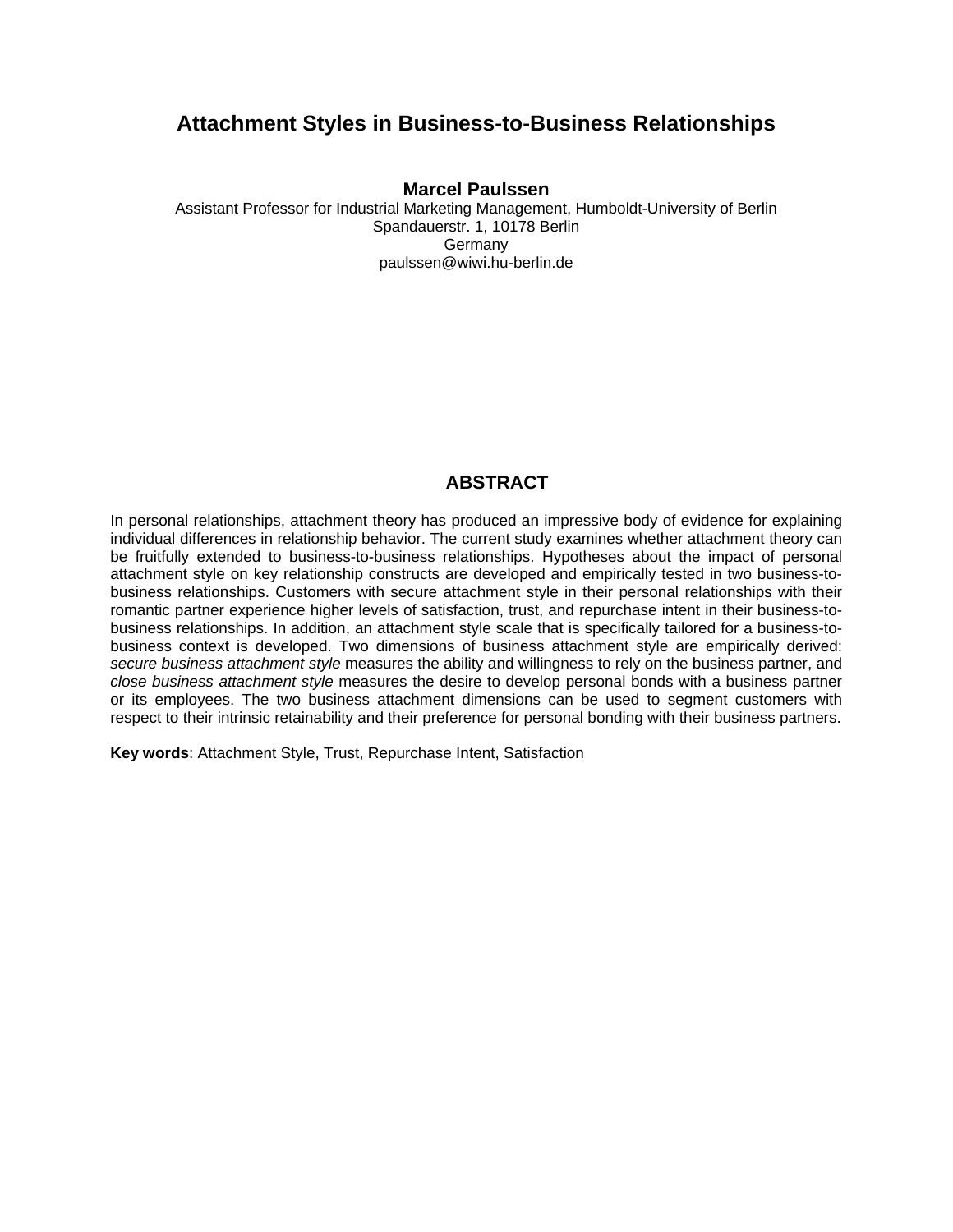### **INTRODUCTION**

Relationship marketing—the establishment and maintenance of long-term buyer–seller relationships has profoundly influenced marketing theory and has gained wide acceptance in marketing practice (Bendapudi & Berry, 1997). Several mostly descriptive studies in both business-to-consumer and business-to-business contexts suggest that there is considerable customer heterogeneity in relationship behavior. In a business-to-consumer context, Barnes (1997) found that 40% of a bank's customers wanted their relationship with the bank to be closer, whereas 10% wanted their relationship to be less close than it currently was. In the business-to-business field, the European Industrial Marketing and Purchasing Group found that the style of personal contacts in business relationships varies. Some people prefer close and informal personal contacts, whereas others prefer remote and formal contacts (Hakanson, 1982; Witkowski & Thibodeau, 1999; Price & Arnould, 1999). These and other studies show that not all customers maintain or even desire long-term relationships with a company or its employees (e.g., Barnes, 1997; Fournier, 1998). Resources spent on customers who resist relationship management efforts, such as personal bonding tactics, are wasted and may even threaten the success of the relationship marketing concept itself (Barnes, 1997; Dowling & Uncles, 1997). Therefore the notion to maintain and invest only in relationships with the "right customers" has been broadly accepted; for example, Reinartz and Kumar (2000) propose that a firm should identify the group of intrinsically shortlived customers as early as possible and then stop investing in them. The challenge for market researchers lies in the identification of the "right" customers who are most likely to develop long-term relationships. Unfortunately, methods are lacking for segmenting customers on the basis of their likelihood of developing long-term relationships, especially in the business-to-business context (Bendapudi & Berry, 1997; De Wulf, Odekerken-Schröder, & Iacobucci, 2001). Reinartz and Kumar (2000) used demographic variables to capture observed customer heterogeneity in relationship behavior, but the explanatory power of demographic variables was disappointingly low. Instead of focusing on demographic variables, it may be more adequate to focus on relationship styles for identifying customers with a high likelihood of developing long-term relationships (see, e.g., Fournier, 1998). An early example of the relevance of relationship styles was provided by Biong, Wathne, and Parvatiyar (1997), who, in a business-to-business context, investigated reasons for companies to engage in close relationships. They discovered that a factor that may impede companies from engaging in partnering relationships was a style they labeled "fear of dependence."

However, to date, research on individual differences in relationship behaviors has been largely descriptive (De Wulf et al., 2001; Witkowski & Thibodeau, 1999), and the potential of theories on personal relationships has not been fully realized (Fournier, 1998). A successful theory for explaining individual behavior in personal relationships has been attachment theory. Simpson and Rholes (1998, p. 3) state that "no single area of research in personality/social psychology has attracted more interest than the application of attachment theory to the study of adult relationships." Recent applications to peer (Asendorpf & Wilpers, 2000; Trinke & Bartholomew, 1997) and work (Hazan & Shaver, 1990) relationships suggest that attachment theory could have the potential to contribute to the understanding of customer behavior in business relationships. Thomson and Johnson (2006) use attachment theory in the businessto-consumer relationship context and show the impact of personal attachment styles on relationship satisfaction and commitment in a sample of both consumer and personal relationships. The current article follows Thompson and Johnson's call to validate their results in a pure consumption setting. It also goes one step further by applying attachment theory to the supposedly more rational business-to-business context. First, this study tests whether attachment theory spans relationship domains and, specifically, whether personal attachment styles affect the key relationship marketing constructs of satisfaction, trust, and repurchase intent across different business-to-business relationships. Second, it extends attachment theory to business-to-business relationships, develops measures of business attachment styles, and tests for their impact on key relationship marketing constructs. Third, it investigates the suitability of this new measure of business attachment as a potential segmentation basis for relationship marketing purposes. Given the apparent lack of approaches for segmenting customers on the basis of their propensity to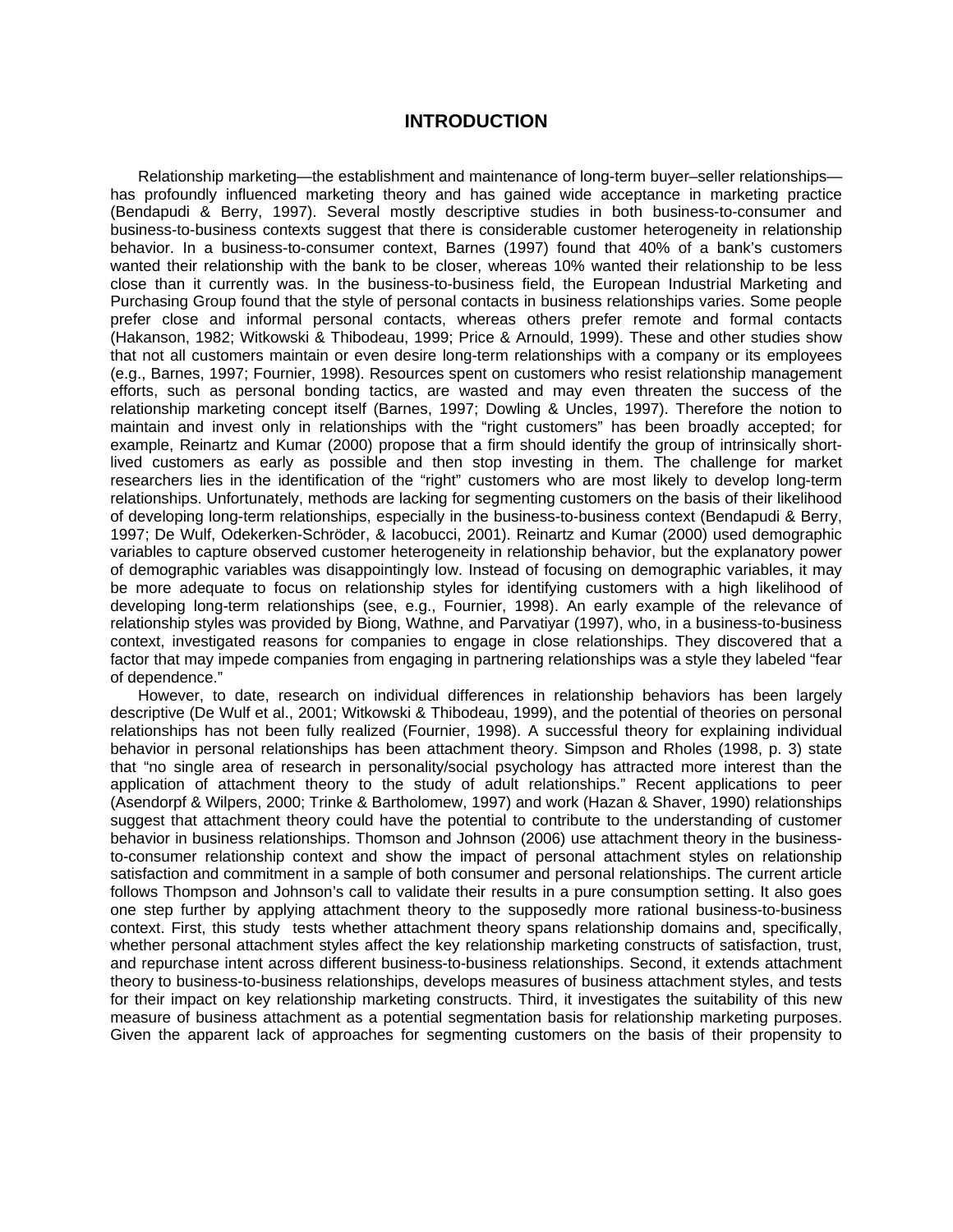develop long-term relationships and their receptivity to relationship marketing tactics, this as a highly relevant research issue (Bendapudi & Berry, 1997; De Wulf, Odekerken-Schröder, & Iacobucci, 2001).

The article is organized as follows: After a brief introduction to and review of attachment theory, hypotheses are developed about the impact of attachment styles on the key relationship marketing constructs of satisfaction, trust, and repurchase intent. Then, a description of the research setting and design is provided, and the empirical results are presented. The article concludes with a discussion of the results, implications for marketing practice, limitations of the study, and suggestions for further research.

## **THEORETICAL BACKGROUND ON ATTACHMENT THEORY**

Attachment theory is the result of Ainsworth and Bowlby's (1991) work. It conceptualizes people's tendencies to develop strong affectionate bonds with particular others. The main proposition of Bowlby's (1973, 1980, 1982) attachment theory states that the quality of childhood relationships with caregivers determines "internal working models" of relationships that guide expectations and perceptions of all close relationships later in life. Working models are cognitive representations of self and others that evolve through interactions with attachment figures. They are organized representations of prior behavior and experience that provide a frame of reference for comprehending and interpreting relational experiences, thereby guiding social interaction (Shaver, Collins, & Clark, 1996). Building on Bowlby's (1973) work, Ainsworth, Blehar, Waters, and Wall (1978) developed a system with three categories of attachment styles: secure, anxious, and avoidant. These categories are discussed in more detail subsequently.

Although early attachment research focused almost exclusively on early childhood, Hazan and Shaver (1987) adapted attachment theory to adult relationships. On the basis of Ainsworth et al.'s (1978) typology, Hazan and Shaver developed and tested a categorical measure of attachment styles for adult relationships. Research on adult attachment has focused on correlates of individual differences in attachment (for a review, see Shaver et al., 1996). Due to the nature of the current research, only findings on secure, anxious, and avoidant attachment styles that are relevant for the research question at hand are summarized (see Mikulincer & Shaver, 2003).

Secure Attachment Style: People with a secure attachment style have internal working models of themselves as being valued and worthy of others' concern, support, and affection. Significant others are perceived as accessible, reliable, trustworthy, and well intentioned. They find it easy to be close to relationship partners and feel comfortable trusting and depending on others (Hazan & Shaver, 1987). Their personal relationships can be characterized by high levels of trust, commitment, and satisfaction (Collins & Read, 1990; Simpson, 1990).

**Anxious Attachment Style:** People with an anxious attachment style have internal working models of themselves as being misunderstood, unconfident, and underappreciated. They perceive others as reluctant to be close, and they frequently worry that their partners do not truly love them or will abandon them (Hazan & Shaver, 1987). Their relationships can be characterized by low levels of trust, commitment, satisfaction, and interdependence (Collins & Read, 1990; Simpson, 1990). They report high breakup rates in their relationships and comparatively low and unstable self-esteem (Feeney & Noller, 1990).

**Avoidant Attachment Style:** People with an avoidant attachment style tend to fear closeness. They avoid close relationships and try to maintain independence and a sense of invulnerability. Avoidant people tend to develop more distant relationships that are characterized by lower levels of trust, satisfaction, and commitment. They do not like to share intimate knowledge about themselves and tend to withdraw from their partners (i.e., they avoid care and support) in stressful situations (Shaver et al., 1996).

## **MODEL DEVELOPMENT**

Most of the research on attachment in adulthood has been conducted in the context of romantic and marital relationships. However, Mikulincer and Shaver (2003) maintain that it is incorrect to equate adult attachment solely to romantic love. Instead, a wide variety of relationship partners, including parents, friends, groups, institutions, abstract or symbolic figures, and even managers in organizational settings,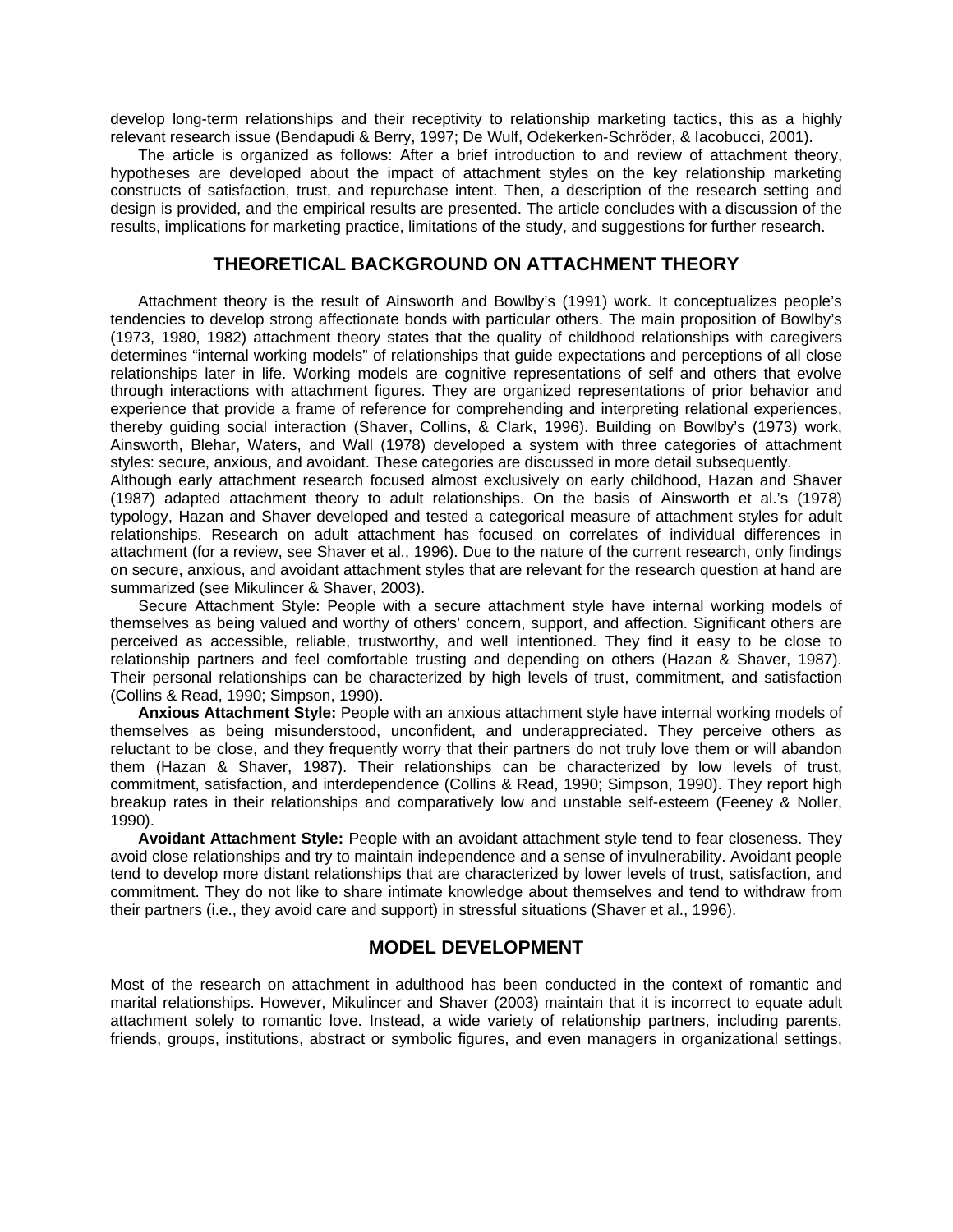can act as attachment figures and become sources of support and proximity seeking (Mikulincer & Shaver, 2003). Furthermore, despite Bowlby's (1982) emphasis on close relationships, several recent studies have shown that even in infancy, attachment can affect nonaffectionate bonds, such as relationships with peers or even with strangers (for a review, see Berlin & Cassidy, 1999). If attachment theory is not confined to romantic or marital relationships and can explain behavior in nonaffectionate relationships, it should be able to explain individual behavior in business relationships as well. In other words, the internal working models of self and other, shaped through experience in personal relationships, should affect perceptions and judgments of relationships with business partners as well. In personal relationships, internal working models of others as being generally well intentioned, reliable, and trustworthy lead securely attached people to make positive appraisals, hold positive expectations, and come up with positive explanations for their romantic partner's traits and behaviors (Shaver & Mikulincer, 2003). As with their personal relationships, securely attached people should also make more positive appraisals of their business partner's traits and behaviors. That is, in a given interaction, securely attached people are also more likely to perceive their business partner as more supportive (Feeney & Noller, 1991), and in general, they will be more satisfied with their business partner's support (Collins & Read, 1990) than will insecurely attached people. Similar to personal relationships, differences in appraisals of others' traits and behaviors and of person–environment transactions will lead to the observed differences in levels of trust, satisfaction, and loyalty. Therefore, securely attached people should also be more likely to achieve higher levels of trust, satisfaction, and loyalty in business-to-business relationships. In contrast, anxious people have internal working models of themselves as being misunderstood, unconfident, and underappreciated. Similar to their personal relationships, this will lead anxious people to have low levels of trust, loyalty, and satisfaction in business relationships. Thus, the following hypotheses are offered (repurchase intent is the measure of loyalty):

*Hypothesis 1:* Secure personal attachment style is positively related to satisfaction, trust, and repurchase intent in business relationships.

*Hypothesis 2:* Anxious personal attachment style is negatively related to satisfaction, trust, and repurchase intent in business relationships.

In line with the work of Asendorpf, Banse, Wilpers, and Neyer (1997), avoidant attachment is operationalized with a clear emphasis on self-reliance and independence. Similar to Asendorpf et al. (1997) and Collins and Read (1990), this attachment type is labeled *depend attachment*. Asendorpf et al. report that depend attachment has a strong impact on interaction frequency and an inconsistent and mostly insignificant impact on judgments of relationship quality. Likewise, depend attachment was not correlated with satisfaction, self-stated likelihood of leaving, or the three dimensions of trust in Collins and Read's (1990, p. 658) study.<sup>1</sup> Thus:

*Hypothesis 3:* Depend personal attachment style is not related to satisfaction, trust, and repurchase intent in business relationships.

#### *Business Attachment Style*

 $\overline{a}$ 

In Bowlby's (1980) original conceptualization, attachment style was considered a general trait acquired during childhood that guides behavior in future relationships. Several studies have shown moderate reliability and consistency of attachment styles across different relationships (e.g., Asendorpf & Wilpers, 2000; Baldwin, Keelan, Fehr, Enns, & Koh-Rangarajoo, 1996) and moderate temporal stability (Feeney, Noller, & Callan, 1994; Kirkpatrick & Hazan, 1994), thus leading to the current theory that people possess distinct global and relationship-specific models of their relationships (Collins & Read, 1994; Crittenden, 1990; Pierce & Lydon, 2001). Consequently, a new, specific measure of business attachment was developed for this relationship type. For the business relationships at hand, only items measuring secure and depend attachment were developed. Because anxious attachment style is characterized by a predisposition to perceive others as reluctant to be close and by the worry that partners do not truly love or will eventually leave the relationship (Hazan & Shaver, 1987), it was problematic to conceive of an anxiety equivalent for a business-to-business relationship. As a result, the hypotheses address only secure and

<sup>&</sup>lt;sup>1</sup> For female respondents, depend attachment correlated positively with the two trust dimensions of predictable and dependable.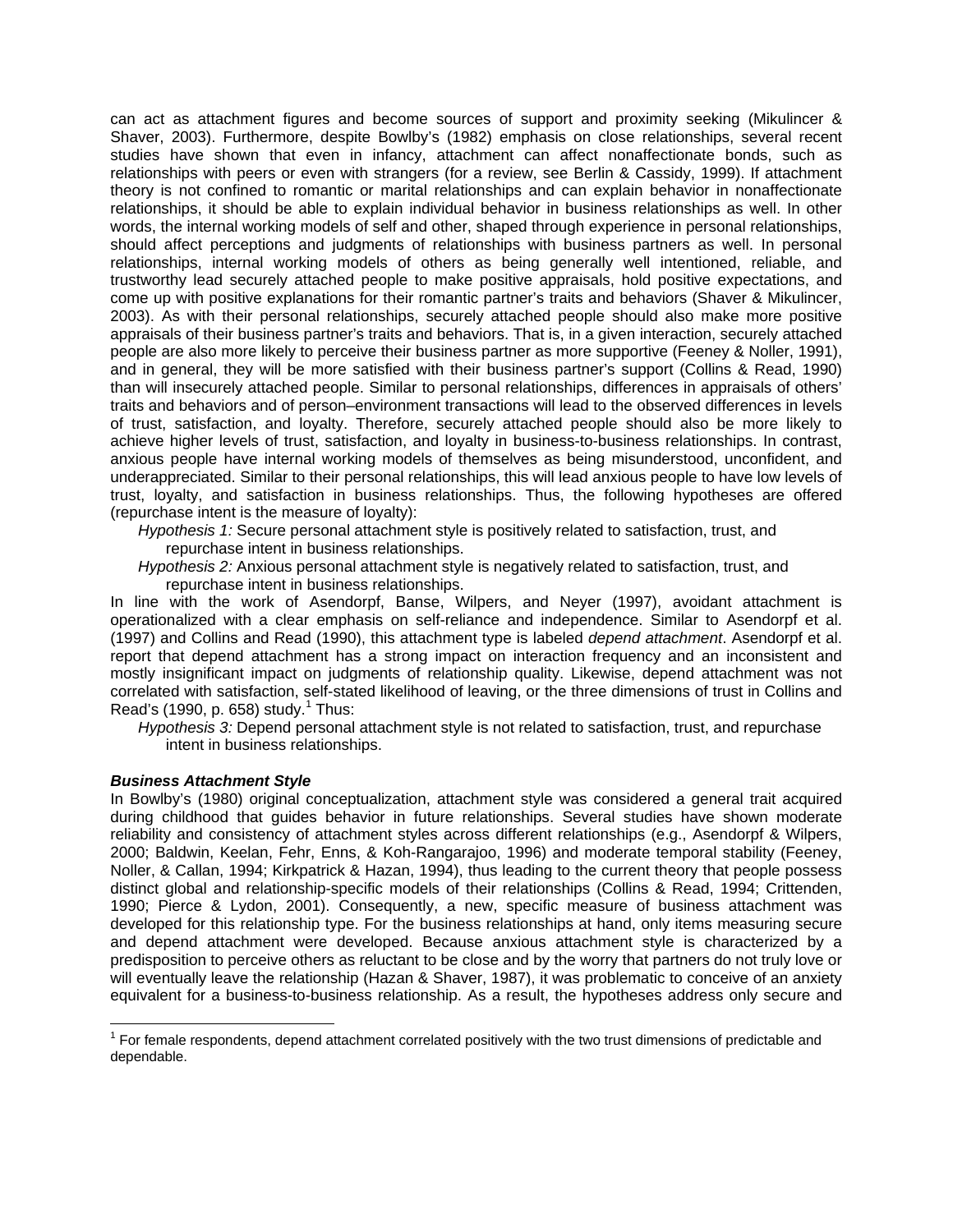depend business attachment. Similar to secure personal attachment, the more specific secure business attachment should lead to business relationships that can be characterized by higher levels of trust, satisfaction, and repurchase intent. Thus:

*Hypothesis 4:* Secure business attachment style is positively related to satisfaction, trust, and repurchase intent.

Similar to depend attachment in personal relationships, items were developed to measure a depend dimension of business attachment. Conceptually, this dimension of business attachment measures what Biong et al. (1997) call fear of dependence. They argue that cooperation between companies leads to a loss of independence that can be uncomfortable or even threatening. A fear of dependence may impede companies from engaging in partnering relationships. Following the line of argument for personal attachment, it is proposed that depend business attachment does not affect judgments of relationship quality; rather, it should negatively affect the likelihood of actions that result in a lack of flexibility (e.g., limit choice of suppliers) or loss of personal or organizational control (Biong et al., 1997).

*Hypothesis 5:* Depend business attachment style is not related to satisfaction, trust, and repurchase intent in business relationships.

#### [Insert Figure 1 about here]

#### *Interrelations Among Relationship Constructs*

Numerous studies have demonstrated that both trust and satisfaction are determinants of repurchase intentions (Fornell, Johnson, Anderson, Cha, & Bryant, 1996; Geyskens, Steenkamp, & Kumar, 1999; Morgan & Hunt, 1994; Szymanski & Henard, 2001). Because findings concerning these relationships are almost unanimous and not the focus of this study, no hypotheses are formally proposed, tested, or discussed. However, important to the managerial relevance of this study is the notion that satisfaction, trust, and repurchase intentions are linked (1) to actual repurchase behavior (e.g. Bolton, 1998; Mittal & Kamakura, 2001) and (2) to profitability on an aggregate level (e.g., Anderson, Fornell, & Lehmann, 1994; Kamakura, Mittal, de Rosa, & Mazzon, 2002). Figure 1 depicts the hypothesized impact of personal and business attachment styles on relationship outcomes and their interrelationship.

## **METHOD**

#### *Setting and General Considerations*

This study investigates business-to-business relationships between companies that use commercial vehicles and (1) their vehicle manufacturers and (2) their vehicle dealerships. Transactions between these companies can be characterized by a low degree of integration. Vehicles tailored to the specific need of a particular buyer are not common. Customers of a commercial vehicle manufacturer may rely on different vendors and change the allocation of purchase shares according to the record of performance. Furthermore, relationship marketing activities and programs are common among manufacturers and dealerships in this market.

#### *Measure Development*

Measures for some of the constructs were available in the literature, though it was necessary to adapt most of them to the specific context of this study. Multi-item scales were used to measure attachment styles because these have demonstrated greater precision and validity than categorical measures, which are based on prototype descriptions (Brennan, Clark, & Shaver, 1998). Personal attachment style measures were adapted from Collins and Read's (1990), Sanford's (1997), and Asendorpf et al.'s (1997) scales. Because specific business attachment styles have not yet been investigated, it was necessary to develop these scales. Thus, the study began with conducting three focus groups before the survey.

A total of 17 customers of a commercial vehicle manufacturer participated in the focus groups (they received a monetary incentive). Participants were asked to talk about their manufacturer, their dealers, and their personal contacts at their dealers (if applicable) to obtain an understanding of what these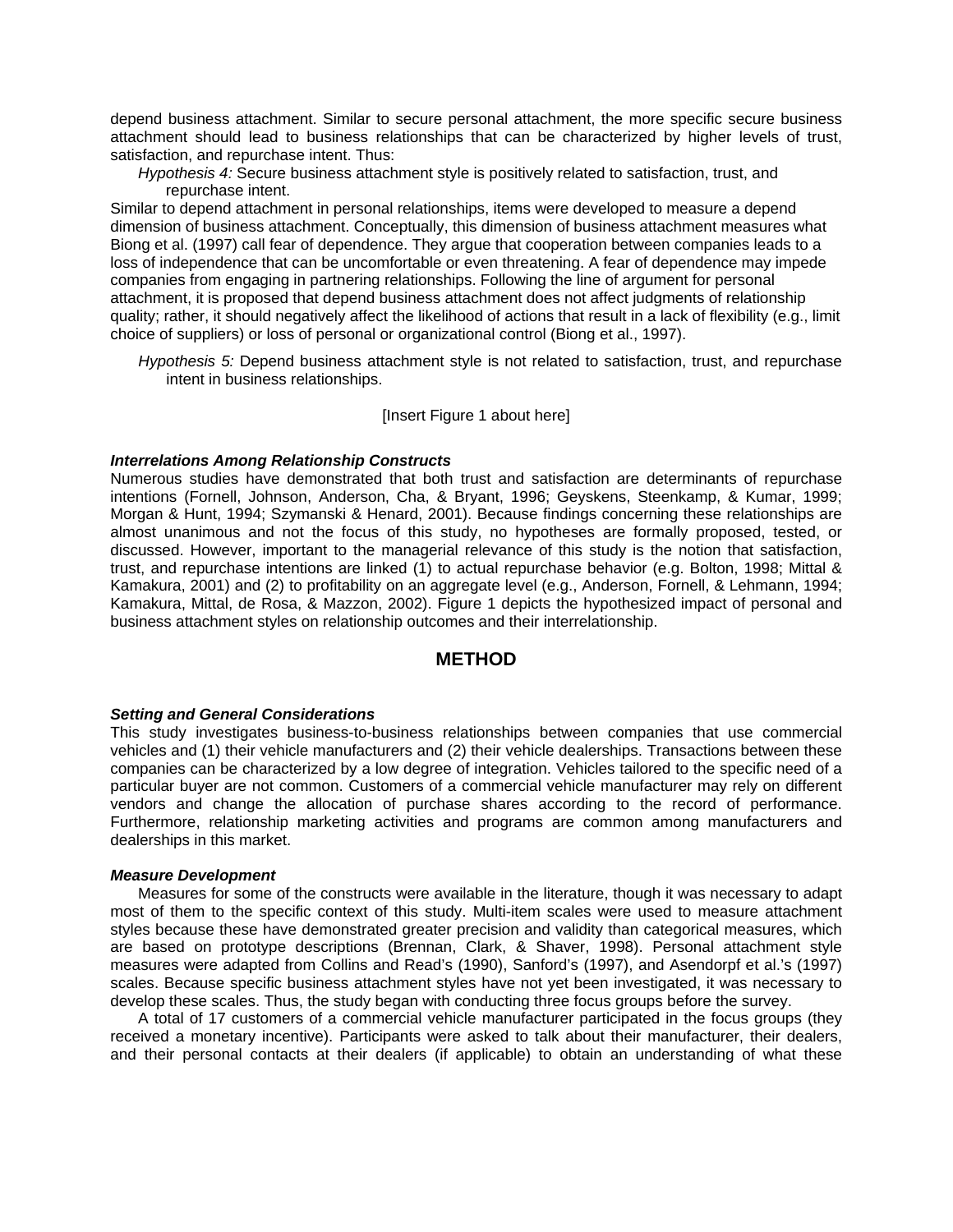relationship partners meant to them. Then, they were asked to talk specifically about the nature of their bonding and to rate the degree of their emotional bonding with these three relationship partners on a bipolar scale, anchored by "close emotional bond" and "no emotional bond at all." As expected, there was considerable heterogeneity in the three focus groups. Whereas some respondents stated that they had a close emotional bond with the manufacturer that was characterized by trust and sympathy, others stated that they had no emotional bond at all. The latter respondents stated that they simply make rational decisions about cost, size, and loading capacity (it is all about "steel sheets, rubber, and plastic").

On the basis of the results of the focus groups and the literature review, an initial questionnaire was developed. To increase face validity, several experts (two from academia and four practitioners who work for the commercial vehicle manufacturer) reviewed the initial item pool to measure the constructs of interest (e.g., attachment style, trust). The experts qualitatively judged comprehensibility and correspondence between the items and the respective constructs that these items were supposed to measure. Items with low correspondence or low comprehensibility were either reformulated or dropped from the analysis. The final questionnaire was then pretested on 40 respondents from the manufacturer's customer base (this is described in more detail in the next section). On the basis of item-to-total correlations, some of the initial items were slightly rephrased, and others were dropped (for items and constructs, see the Appendices).

#### **Data Collection**

A market research company conducted telephone interviews with customers of a commercial vehicle manufacturer. Similar to other studies in the business-to-business domain, this study uses a key informant procedure (Morgan & Hunt, 1994; Rindfleisch & Moorman, 2001). The cooperating manufacturer provided a customer database containing the name and telephone number of the person who is responsible for fleet management in each company. Addresses were randomly selected from the database. Ten contact attempts were made on varying days and at varying times before a selected address was discarded. In addition, each respondent was asked whether he or she participates in purchase decisions for new vehicles. Respondents who did not participate in purchase decisions were excluded from the interview. This study investigated straight rebuy and modified rebuy purchasing situations (i.e., companies already owned commercial vehicles). Because these more routine types of buying situations are carried out by small buying centers (Anderson, Chu, & Weitz, 1987), decisions are more likely to be made autonomously (Sheth, 1973). Thus, the fleet manager's appraisal of the relationship with the vehicle manufacturer and the dealerships is likely to be relevant for actual decision making, and the key informant approach is an acceptable choice for this study. Overall, the response rate was 38%. A total of 575 participants completed the interviews. Because one customer complained about the personal nature of the interview, the cooperating manufacturer had the personal attachment questions removed from the survey after 171 interviews were already completed. Thus, only 171 respondents answered the full interview with personal attachment measures.

## **RESULTS**

Tests of univariate and multivariate skewness and kurtosis indicated the presence of highly nonnormal data. Therefore, all models were estimated with Mplus, in which the Satorra-Bentler scaled chi-square is obtained by using the MLM estimator (Satorra & Bentler, 1988). Furthermore, listwise deletion of cases with missing values was conducted for all estimated models.

#### **Validating Attachment Measures**

*Personal attachment style*. Collins and Read's (1990) three-factor model with the attachment dimensions of secure, anxious, and depend was tested. The three-factor model provides an excellent fit:  $\chi^2(74)$  = 70.904, *p* = .58; comparative fit index (CFI) = 1.00, and root mean square error of approximation (RMSEA) = .00. On the basis of an inspection of the estimated lambda values, three reverse-coded items with indicator reliabilities below 0.20 were deleted. The final model fits very well  $(\chi^2(41) = 35.29, p = .72;$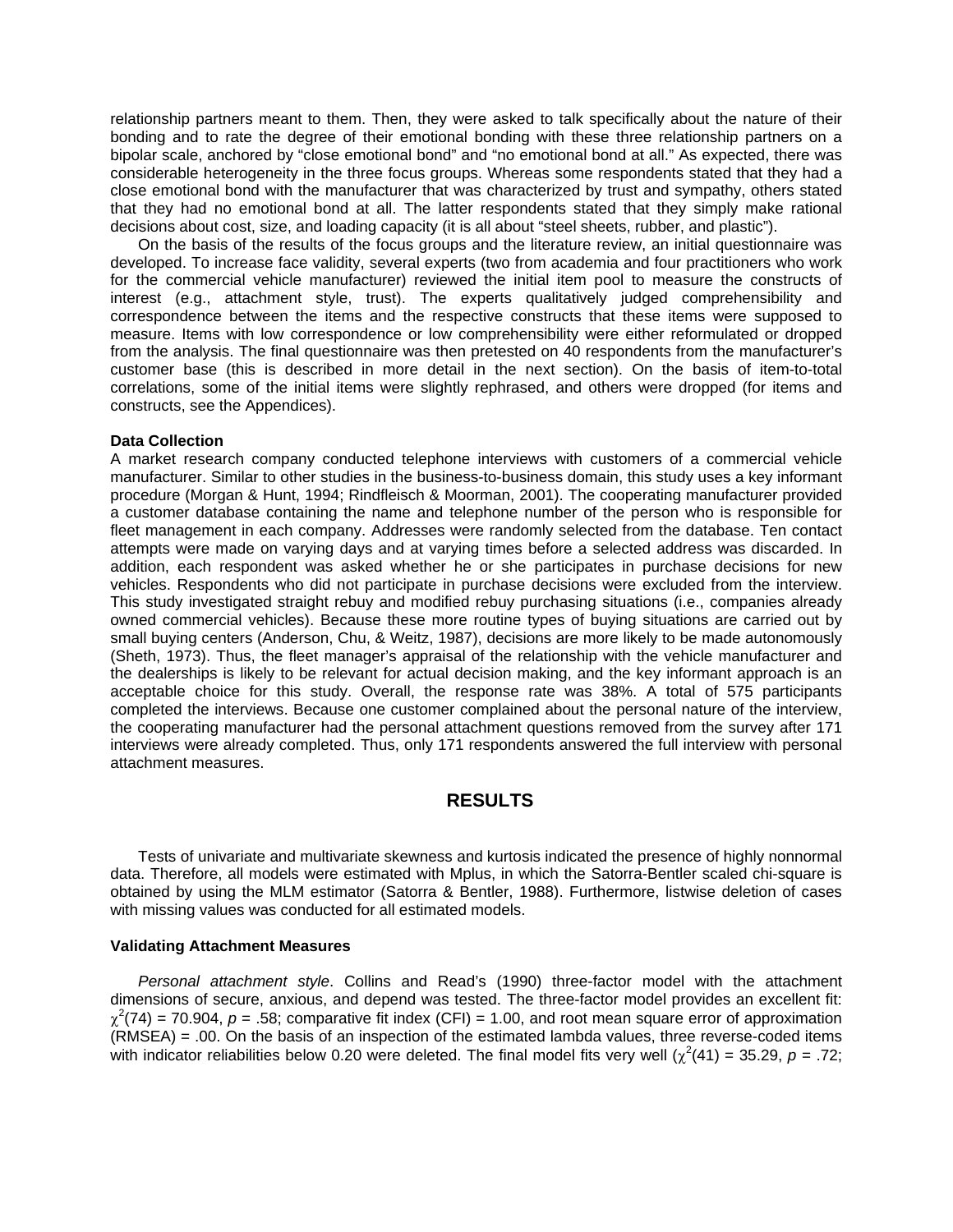$CFI = 1.00$ , and RMSEA =  $.00$ ) with the attachment dimensions of secure, anxious, and depend. In line with Asendorpf et al.'s (1997) results, only the dimensions of secure and anxious were negatively correlated ( $\phi = -.49$ ).

*Business attachment style.* It was necessary to develop scales for the business attachment style. Note that a general measure of business attachment style was used. That is, items measuring business attachment style (e.g., "It is easy for me to rely on my business partner.") were not asked with respect to a specific business partner. Respondents were instructed as follows: "Please think about your business relationships in general." For the business relationships at hand, only items measuring secure and depend attachment were developed (for dimensions and items, see Appendix A). However, the hypothesized twofactor solution (N = 508; 12% deleted) needed to be rejected  $(\chi^2(43) = 305.77, p = .00; CFI = .72,$  and RMSEA = .00). Close inspection of the estimated lambda values for the secure attachment items showed that all items measuring the ability or willingness to rely on the business partner had lambda values less than .40.

This suggests that in business relationships, the secure dimension of personal attachment can be divided into two dimensions, or facets. Secure attachment measures the ability and willingness to rely on business partners, and closeness measures the desire to develop personal bonds and personal relationships with business partners. A three-factor model was tested and provided an acceptable fit  $(\chi^2(41) = 105.43, p = .00; CFI = .93,$  and RMSEA = .056). Depend attachment was removed from the model because only one item had an indicator reliability greater than .20. Thus, it was not possible to test Hypothesis 5. The remaining two-factor model with secure and close business attachment had a good fit  $(\chi^2(8) = 12.07, p = .15; CFI = .99$ , and RMSEA = .032). With a correlation of only .34, the secure and close business attachment styles display discriminant validity. In personal relationships, willingness to rely or depend on the partner and the willingness and ability to be emotionally close to the partner are closely related and characterize secure attachment. In business-to-business relationships, however, both constructs are distinct, meaning that a person can have a high ability and willingness to rely on the business partner without a need or willingness to be personally close to the business partner. This result confirms Asendorpf and Wilpers's (2000) statement that the structure of attachment dimensions can vary across different types of relationships. It is also in line with results from the European Industrial Marketing and Purchasing Group, which found that some people prefer close and informal personal contacts, whereas others prefer remote and formal contacts in their business relationships (Hakanson, 1982, Witkowski & Thibodeau, 1999). The close dimension essentially measures the preference or desire for close and informal personal contacts in business relationships.

To assess concurrent validity of the new measure of business attachment, it was necessary to test whether it is related to the respondent's personal attachment style. Although business relationships represent a different domain, there should be a similar consistency across relationships, though at a somewhat lower level than that shown in personal relationships (e.g., Crowell, Fraley, & Shaver, 1999). A confirmatory factor analysis with personal and business attachment styles provided an excellent model fit  $(\chi^2(109) = 103.43, p = .63; CFI = 1.00, and RMSEA = .00).$  Secure personal attachment correlates positively with secure ( $\phi = .21$ ,  $t = 2.09$ ) and close ( $\phi = .21$ ,  $t = 2.97$ ) business attachment. Anxious personal attachment correlates negatively with secure ( $\phi = -.26$ ,  $t = -2.32$ ) and close ( $\phi = -.25$ ,  $t = -2.15$ ) business attachment. As expected, the depend dimension of personal attachment is not significantly correlated with the two dimensions of secure business attachment. The results of this study are in line with those of Asendorpf and Wilpers (2000, p. 124), who report average cross-relationship consistencies of personal attachment styles between parents and peers of .28. This coherent relationship between business attachment style and personal attachment style provides evidence of concurrent validity for the newly developed business attachment style measures. The moderate consistency supports the notion of global and relationship-specific working models of relationships and also confirms the necessity of developing a specific measure of business attachment (Crowell et al., 1999).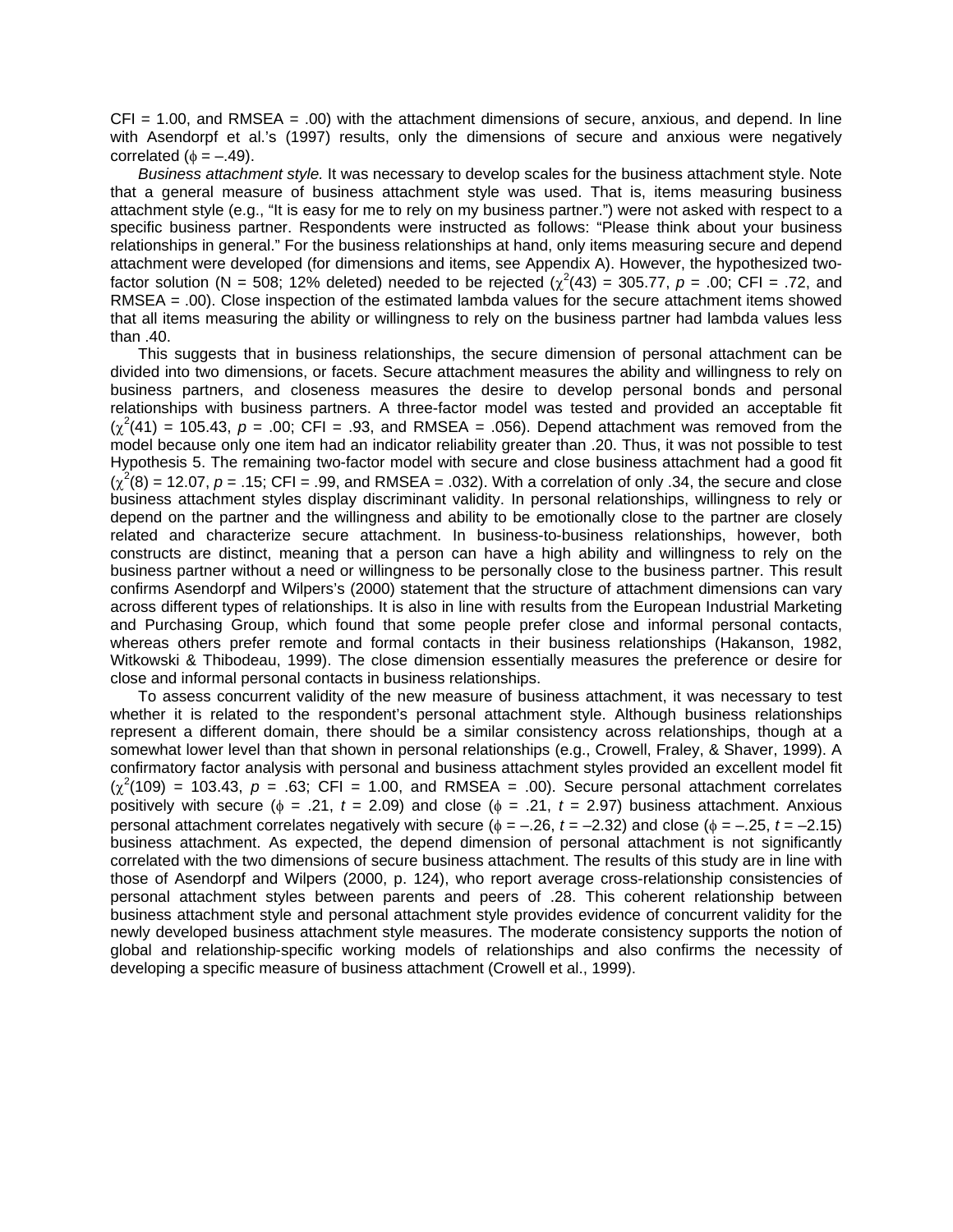# **MODEL TEST: THE IMPACT OF ATTACHMENT STYLES ON BUSINESS RELATIONSHIPS**

#### *Personal Attachment Style*

Respondents (i.e., the fleet managers of companies with a commercial vehicle fleet) were interviewed about both their relationship with the vehicle manufacturer and their relationship with their vehicle dealerships. Hypotheses about the impact of personal attachment style on business relationships were tested with respect to these two relationships. Listwise deletion of missing values resulted in a sample size of n = 153 (11% deleted for the relationship with the manufacturer) and of n = 124 (9% deleted<sup>2</sup> for the relationship with the dealer). Before testing the hypothesized model, the extent of bias due to nonresponse on the personal attachment questions was ascertained. The mean of each variable in the reduced samples was compared with the mean from the original sample using a *t*-test (e.g., Kamakura et al., 2002). All means were statistically identical (all *p*s > .05). Trust and repurchase intent were measured for both business relationships. In addition, satisfaction with the vehicle (for manufacturer relationship) and satisfaction with sales and repair experience (for dealer relationship) were measured (for constructs and items, see Appendix B; for construct intercorrelations, see Appendix C). Both the model for the manufacturer and the model for the dealer exhibited an excellent fit  $(\chi^2(155) = 161.16, p = .35; CFI = .99,$ and RMSEA = .02; and  $\chi^2(188)$  = 209.51,  $p = .13$ ; CFI = .98, and RMSEA = .03, respectively). Hypothesis 1, which posits a positive relationship between secure attachment style and key relationship variables, is partially confirmed. For both the dealer and the manufacturer, secure personal attachment has a positive impact on trust and satisfaction judgments. Only the result for satisfaction with the sales experience is as proposed positive but not significant at *p* < .05 (see Table 1). Secure personal attachment has no significant, direct impact on repurchase intentions in either marketing relationship. Therefore, a mediation test was conducted following Baron and Kenny's (1986) approach. Three regression models were estimated for both marketing relationships. The impact of secure personal attachment on repurchase intent is perfectly mediated by satisfaction in the manufacturer model and by trust in the dealership model. This result is consistent with previous studies that have documented similar mediating effects for satisfaction (Mittal, Kumar, & Tsiros, 1999; Szymanski & Henard, 2001) and for trust (e.g. Morgan & Hunt, 1994).

#### [Insert Table 1 about here]

Anxious attachment shows no negative impact on key relationship characteristics, leading to the rejection of Hypothesis 2 (see Table 1). A possible reason for this could be gender-specific effects of attachment styles. Collins and Read (1990) note that men's satisfaction with dating relationships is related only to their secure attachment, whereas women's satisfaction was inversely related to their anxious attachment (for similar results, see also Feeney, 1999; Feeney et al., 1994). Respondents in this study were predominantly male (80% of the sample), which could explain the nonsignificant effects of anxiety. Because of the small proportion of females in the sample, it was not possible to test post hoc for the moderating effect of gender. Except for a significant impact of depend attachment on repurchase intent at the manufacturer, depend personal attachment had no significant impact on relationship characteristics, in support of Hypothesis 3. There is no straightforward interpretation for this single, significant effect.

Explained variance for satisfaction ratings is 6% (sales experience), 9% (repair experience), and 12% (vehicle); for trust explained, variance is 10% (dealer) and 15% (manufacturer). For a personality variable, this effect is substantial (Kassarjian & Sheffet, 1991). Considering the moderate consistency of attachment styles across different relationships, this result underscores their relevance in business relationships. Moreover, in social psychology, the proposed relationship between attachment styles and relationship characteristics has usually been confirmed within a specific relationship and not across relationship domains. Thus, the statistical relationships reported here must be interpreted in the context of the diverse

 2 The question block on dealership was administered only to respondents with a dealership that also handled their repairs.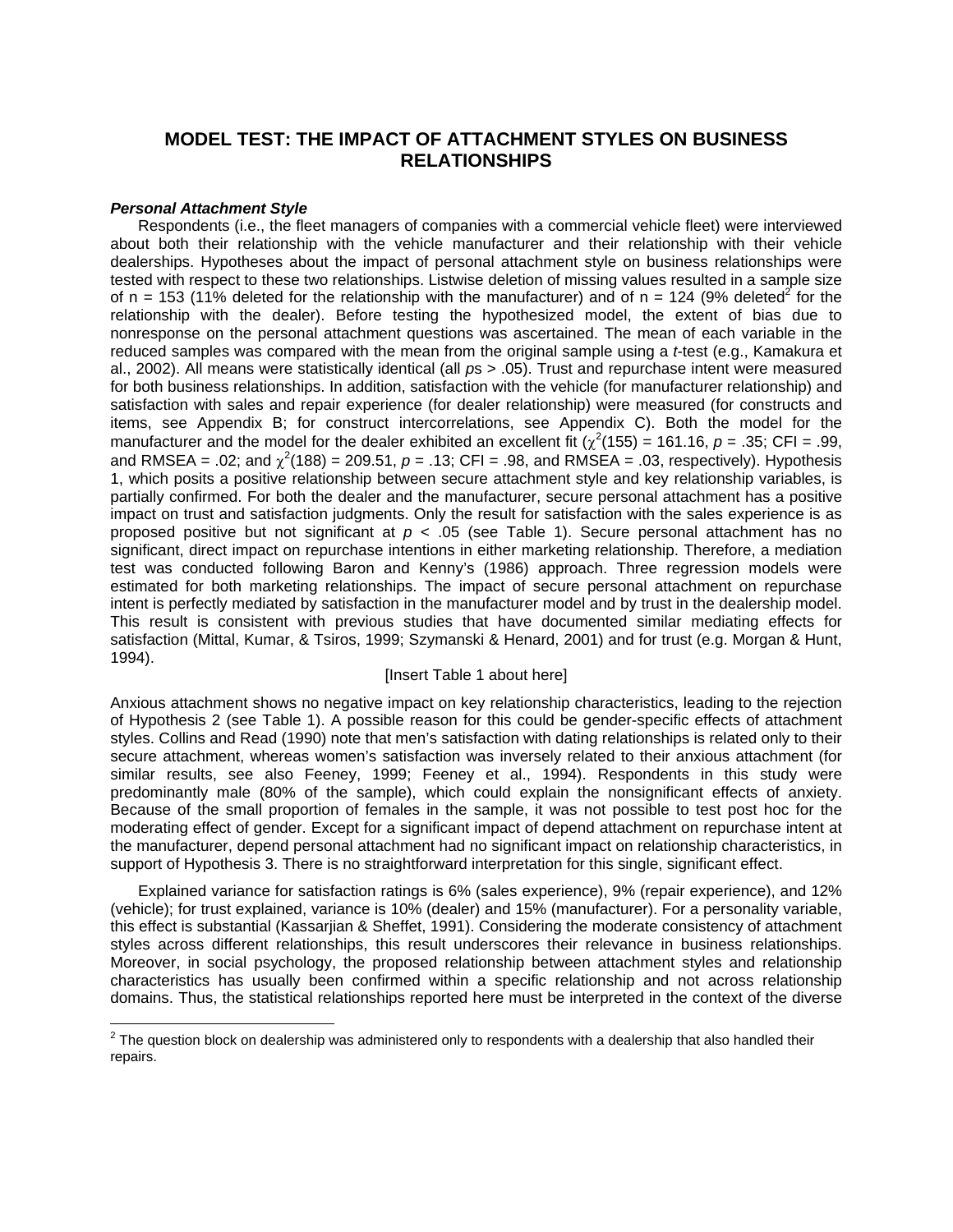domains of behavior that these correlations cross: fleet managers' attachment styles in their personal relationships with romantic partners are reflected in their differences in business-to-business relationships with vehicle manufacturer and dealerships. As with personal relationships, the positive predispositions of those who view romantic partners as generally well intentioned, reliable, and trustworthy also manifest in higher levels of trust, satisfaction, and repurchase intent in the two different business relationships. The impact of secure personal attachment on relationship variables remains unchanged, even when the length of the relationship is controlled.<sup>3</sup> These results support the relevance of attachment theory for business-tobusiness relationships.

#### **Business Attachment Style**

The impact of the empirically derived secure and close business attachment styles on the quality of respondents' relationships with the manufacturer and the dealer were also tested (see Table 2). Both the manufacturer (N = 445, 23% deleted) and the dealer (N = 377, 18% deleted) models provided an excellent fit ( $\chi^2(104)$  = 144.82, *p* = .01; CFI = .99, and RMSEA = .03; and  $\chi^2(80)$  = 109.854, *p* = .02;CFI = .99, and RMSEA = .03, respectively; for construct intercorrelations, see Appendix D). Again, means of all model variables are statistically identical in the reduced samples and the original sample (all *p*s > .20). The results underscore the relevance of secure business attachment because it affects trust and satisfaction ratings in both business relationships in this study. However, contrary to Hypothesis 4, again, secure business attachment has no direct impact on repurchase intentions. Except for a negative but weak effect on trust with the dealer, close business attachment does not explain any unique variance in relationship constructs. Explained variance for satisfaction ratings are 6% (vehicle), 6% (sales experience), and 9% (repair experience). The corresponding values for trust are 17% (trust in the manufacturer) and 16% (trust in the dealer).

#### [Insert Table 2 about here]

Similar to secure personal attachment, secure business attachment has no direct impact on repurchase intention. Again, a mediation test following Baron and Kenny's (1986) approach was conducted. Consistent with the result for secure personal attachment, the impact of secure business attachment on repurchase intent is perfectly mediated through satisfaction and trust judgments (see also Mittal et al., 1999; Morgan & Hunt, 1994; Szymanski & Henard, 2001). Furthermore, controlling for length of the relationship does not alter the reported findings.

## **DISCUSSION**

#### **Theoretical Implications**

Marketing approaches that examine individual differences in business relationship formation have been mainly descriptive (e.g., Barnes, 1997; Fournier, 1998; Price & Arnould, 1999; Witkowski & Thibodeau, 1999). The primary contribution of this study to the relationship marketing literature is to provide a theoretical framework to explain heterogeneity in relationship formation. This study may be the first to extend attachment theory from personal relationships to business-to-business relationships. People possess internal working models of relationships that influence their behavior not only in personal relationships but also in business relationships. Because securely attached customers have internal working models of others as being generally well intentioned, responsive, and reliable, they are more likely to make positive appraisals, hold positive expectations, and come up with positive explanations of their business partners' traits and behaviors. These positive predispositions manifest in higher levels of trust, satisfaction, and repurchase intent in business relationships and even have an impact across relationship domains: a fleet manager's attachment to his or her romantic partner predicts his or her business relationship outcomes. In other words, the fleet manager with a secure attachment style in his or her

 3 Because length of the relationship was measured only between companies and the vehicle manufacturer, controlling for length was possible only for the manufacturer model.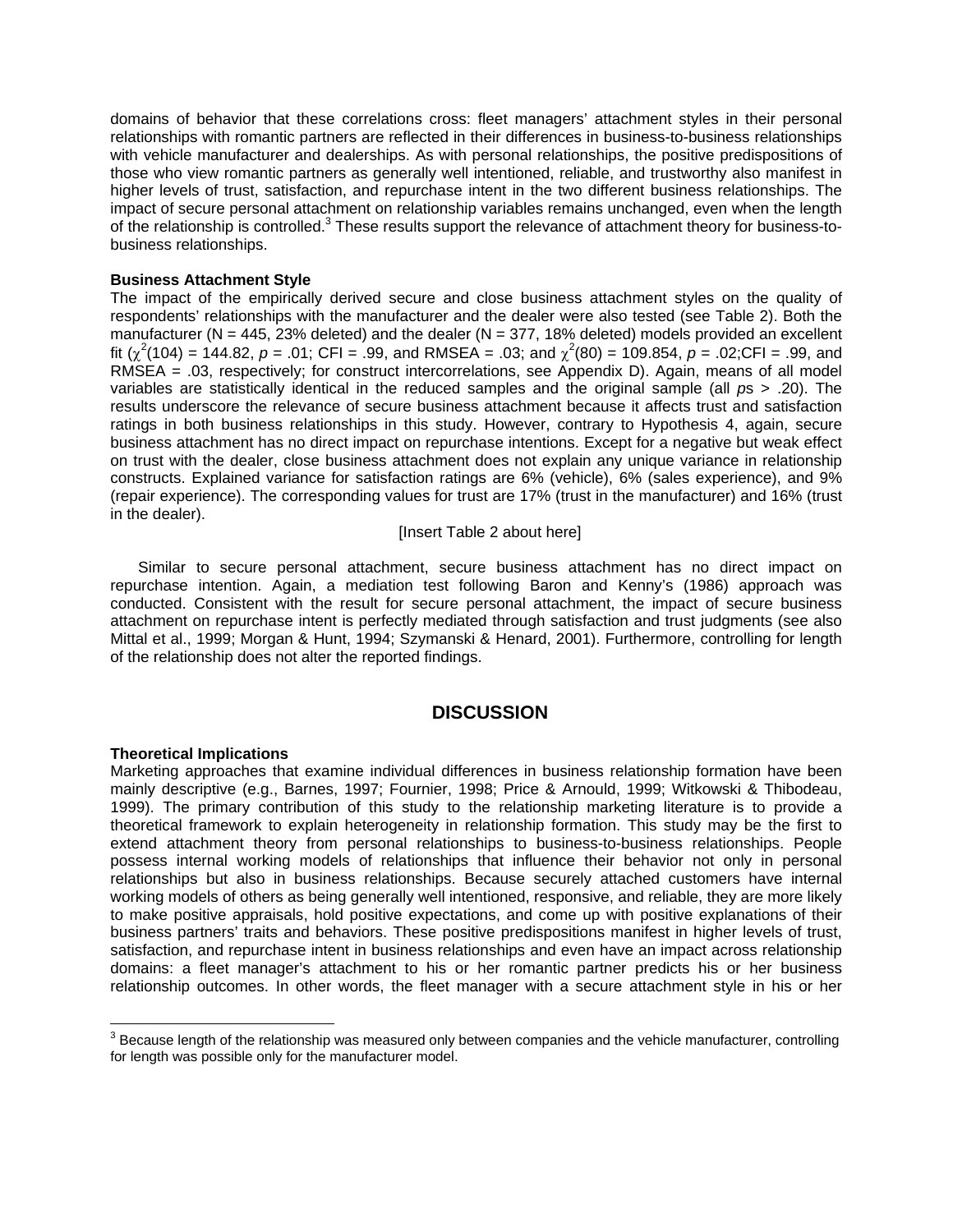personal relationships also experiences greater satisfaction, trust, and repurchase intent in his or her business relationships. History and experience in personal relationships color perceptions and judgments in a supposedly rational business environment. This result is particularly noteworthy because in the literature on personal relationships, attachment style effects have usually been assessed within relationships (attachment style to a specific relationship partner on the quality of the relationship to this specific relationship partner) but not across relationship domains. Furthermore, business relationships differ conceptually from personal relationships (i.e., they do not involve love, they are not egalitarian, and they involve power and authority). Therefore, the consistent impact of personal attachment on different business-to-business relationships provides strong evidence for its relevance to the relationship marketing context and support for the relationship paradigm itself.

A key research objective of this study was to extend attachment theory to business-to-business relationships and to develop a measure of business attachment style (Kassarjian & Sheffet, 1991). Two facets of business attachment were empirically derived: secure and close business attachment. In personal relationships, trust in the partner and being emotionally close to the partner are related and define the secure attachment dimension. In business-to-business relationships, both constructs are distinct, meaning that a person in a business relationship can have a high ability and willingness to rely or depend on the business partner without a need or willingness to be personally close to the business partner. Consistent with expectations, securely attached customers are more satisfied with their relationship experiences, display higher levels of trust in their business partner, and thus possess stronger intentions to continue the business relationship. Both the impact of secure business and secure personal attachment on repurchase intent is mediated through satisfaction and trust judgments.

A common criticism of attachment research is that measures of relationship-specific attachment dimensions and measures of relationship-specific experiences are difficult to distinguish (e.g., Hazan & Shaver, 1990). Therefore, unlike most of the attachment research on personal relationships, a general measure of business attachment was used. Items measuring business attachment style were not asked with respect to a specific business partner. This general measure of business attachment was then related to outcomes in two different business relationships. The consistent impact of secure business attachment on different relationship outcomes, as diverse as satisfaction with a commercial vehicle and trust in the dealership, provides strong evidence for its nomological validity.

#### *Managerial Implications*

The two facets of business attachment can form the basis of a segmentation scheme for relationship marketing activities (see Figure 2). Several authors stress the importance of identifying customers with high levels of intrinsic retainability on whom companies can focus their relationship-building efforts (Reichheld, 1996; Reinartz &Kumar, 2000). A key conclusion of Reinartz and Kumar's (2000) study is that a substantial group of intrinsically short-lived customers exists and that it is necessary to identify this group as early as possible and stop investing in them. Instead, relationship building should focus on customers with higher levels of intrinsic retainability because they represent a constant and consistent source of revenue and may buffer the company in times when performance temporarily falters (Mittal & Kamakura, 2001; Reichheld, 1996). The newly developed scale of secure business attachment provides a way to identify customers who are likely to form strong bonds with their business partners. Securely attached customers experience higher levels of satisfaction and trust in their business relationships and, thus, higher intentions to continue their business relationships. Because previous studies have confirmed the link between repurchase intent and actual repurchase behavior (e.g., Bolton, 1998; Mittal & Kamakura, 2001), the secure facet enables the identification of customers with high intrinsic retainability. Intensity of relationship-building efforts should increase with the level of secure business attachment.

#### [Insert Figure 2 about here]

Several (mainly qualitative) studies have found considerable heterogeneity in customers' desire to develop close and personal relationships with their business partners (Barnes, 1997; Price & Arnould, 1999). Price and Arnould (1999) label customers who consider the commercial context inappropriate for personal bonding with their business partners the "friendship-averse customer segment." The close dimension of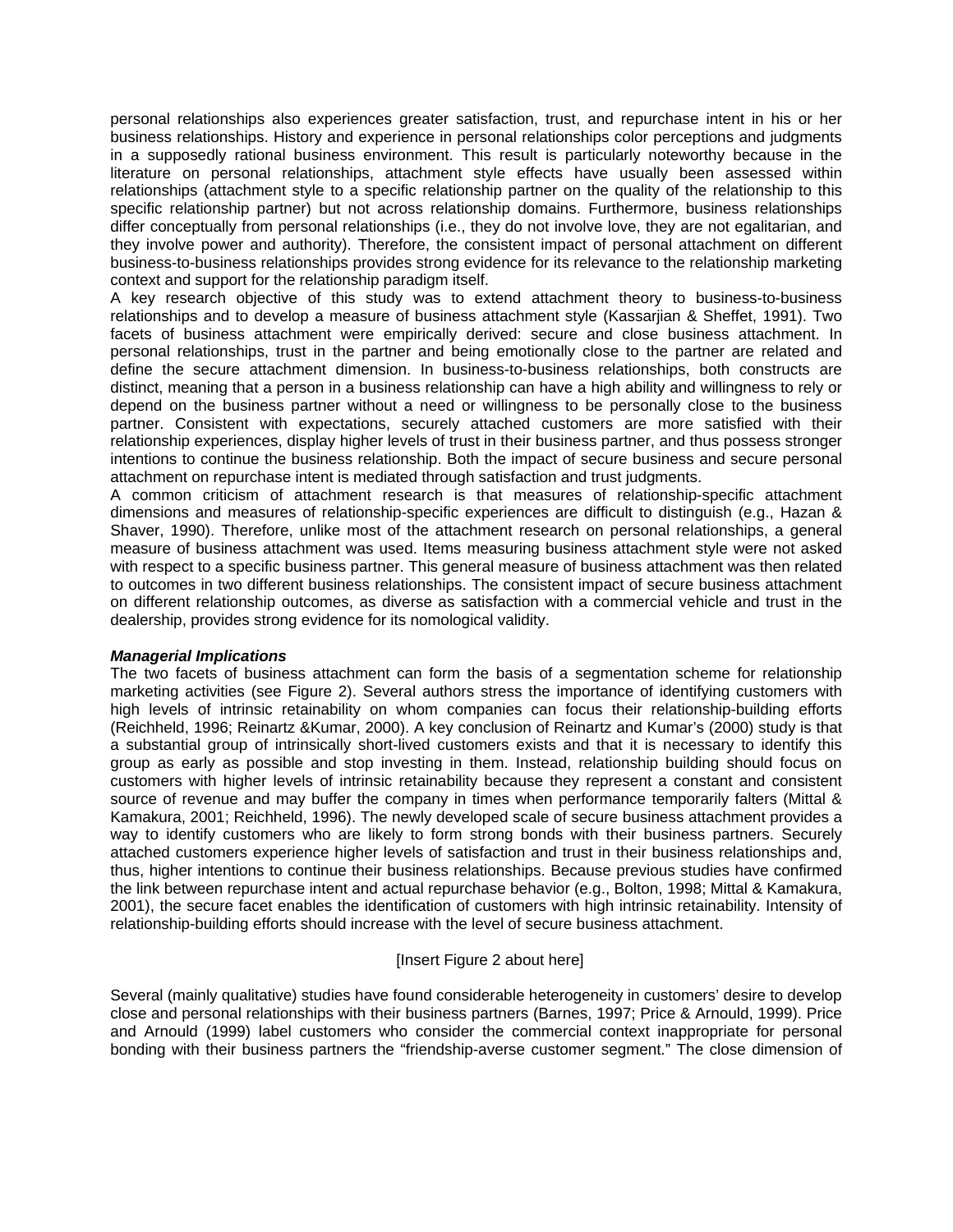the newly developed business attachment scale measures customers' preferences for personal bonding with their business partners and enables the identification of these friendship-averse customers (Witkowski & Thibodeau, 1999). Customers that scored low on close business attachment style had a significantly lower preference for relationship marketing tactics that have a personal character (*p* < .05), such as surprises/presents at special personal events (e.g., birthday); invitations to talks with executives or developers about experiences, desires, ideas; surprises/presents at vehicle-related events (e.g., vehicle delivery, multiple repairs); invitations to events, such as exhibitions, readings, and concerts. Thus, relationship marketing tactics targeted for personal bonding should increase with the level of closeness. A possible approach to implement this segmentation scheme would be to add the six questions that measure business attachment to questionnaires that are regularly administered to customers in the course of customer relationship management programs (e.g., the registration form of a loyalty program or the regular surveys of participants of loyalty programs). Including the attachment questions in the registration form of a loyalty program would enable the early identification of intrinsically short-lived customers, as Reinartz and Kumar (2000) propose. Furthermore, customers with a desire for personal bonding with their business partners, in which the often-recommended personal bonding strategies are viable, can be identified and targeted (Barnes, 1997; Price & Arnould, 1999). For example, a frequently applied relationship marketing tactic for establishing personal bonds or a commercial friendship with a customer involves personal gift giving (Price & Arnould, 1999). In the group of customers that scored below average (median split) on the close dimension, 27% considered surprises or presents at special personal events (e.g., birthday) annoying. Another third of this group stated that they had no interest in this measure. This result illustrates the waste of resources that can occur if this relationship marketing tactic is applied to the whole customer base (e.g. Dowling & Uncles, 1997). Thus, De Wulf et al.'s (2001) recommendation that companies should hire personnel on the basis of their ability to engage in social interaction (show warm and personal feelings) with target customers should be treated with caution. The current study shows that in a business-to-business context, not all customers have a preference for this type of relationship building (see also Barnes, 1997), and it provides a mean for identifying those customers who do.

#### *Limitations and Further Research*

The results of this study suggest the applicability of attachment theory to the business-to-business relationship domain. Attachment theory has been shown to affect key relationship marketing constructs and to serve as a viable basis for differentiating customers with respect to their intrinsic retainability and their preference for relationship marketing tactics. Because empirical work on attachment theory in interpersonal domains has shown that attachment theory affects variety of relationship-relevant constructs, these results can be viewed as a starting point for further research on the role of attachment styles in business relationships. Consequently, several issues need clarification in future research endeavors. Regarding the newly developed scales for business attachment, a scale for the depend dimension, which was removed from this analysis, should be developed. Conceptually, the depend attachment dimension measures what Biong et al. (1997) call fear of dependence, and it could be relevant in business-to-business situations that require substantial specific investments. Furthermore, it could also be possible to think of anxiety analogs in business relationships. For example, a vendor might be anxious about losing an important customer, just as a person in a romantic relationship might be worried about losing his or her partner. A vendor could worry that his or her efforts to satisfy a customer's specific needs are not appreciated, just as a person in a romantic relationship might worry about not being accepted by his or her partner.

Additional research should also attempt to further strengthen the current findings in a longitudinal design because a potential problem of the cross-sectional design employed herein is common-method bias. Because of the research design, only repurchase intent could be measured. In a longitudinal design, it would be possible to highlight the relevance of attachment styles further and assess their impact on customer retention, a construct that directly affects profits (Reichheld, 1996).

The results of this study show that securely attached customers have more committed, satisfying, and trusting relationships with their business partners than do insecurely attached customers. Still, Simpson, Rholes, and Nelligan (1992, p. 444) are correct when they state, "Little, however, is known about what kinds of specific patterns of interaction might generate these global effects." As a next step, researchers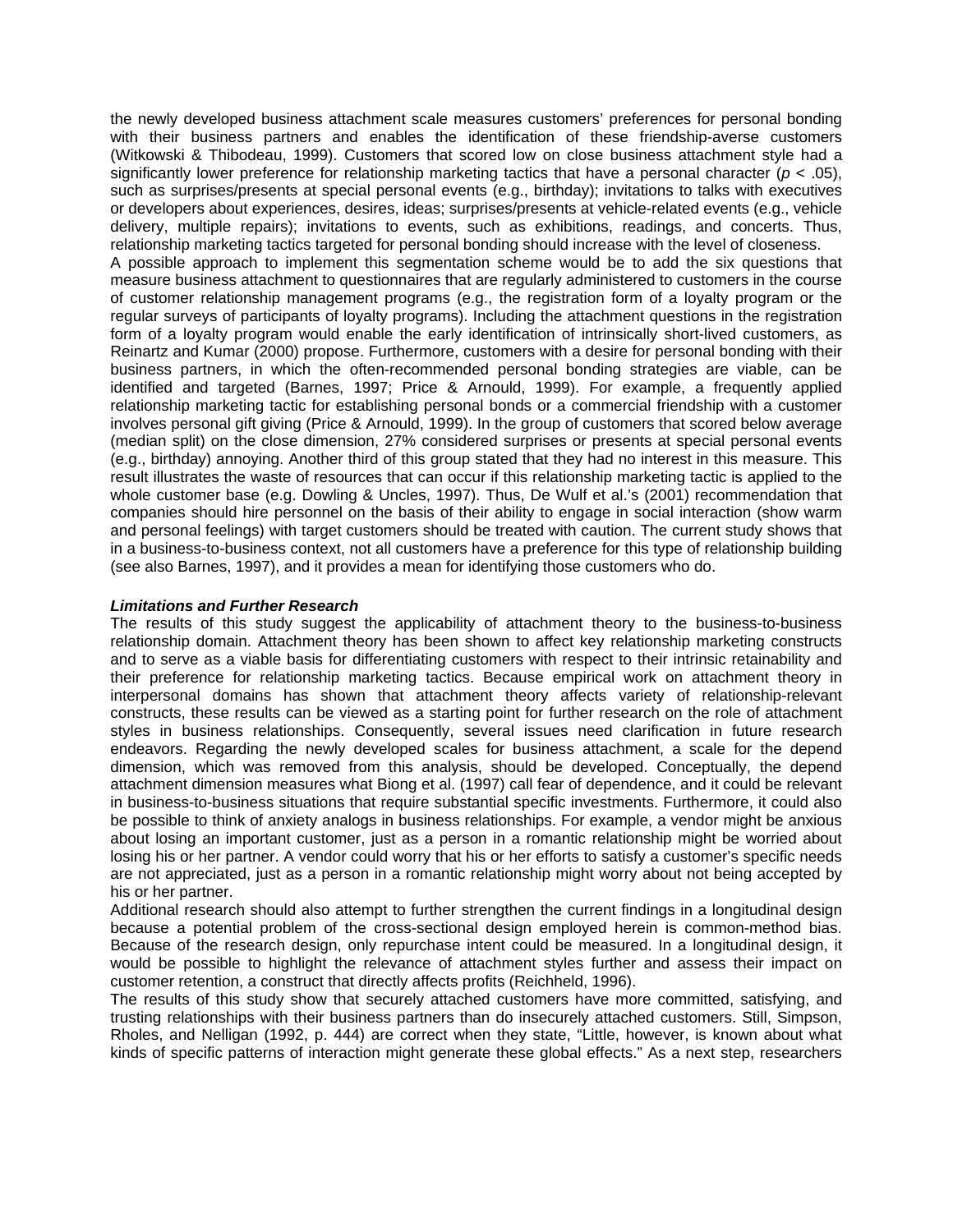should investigate the specific mechanisms that are responsible for the differences between securely and insecurely attached customers. Individual interaction experiences should be investigated for both groups to uncover the processes that lead to differences in satisfaction and trust judgments. For example, research on personal relationships has found differences in strategies used to cope with trust-violating events (Shaver & Mikulincer, 2003). Secure people tend to appraise trust-violating episodes as unimportant and unrelated to a partner's personality, and they are more likely to use constructive coping strategies (Gaines, Work, Johnson, Youn, & Lai, 2000; Mikulincer, 1998). Because of the high relevance of attachment theory for understanding relationships, this study and the scales developed for business attachment styles may provide a foundation for further research that enhances marketers' understanding of customer heterogeneity in marketing relationships.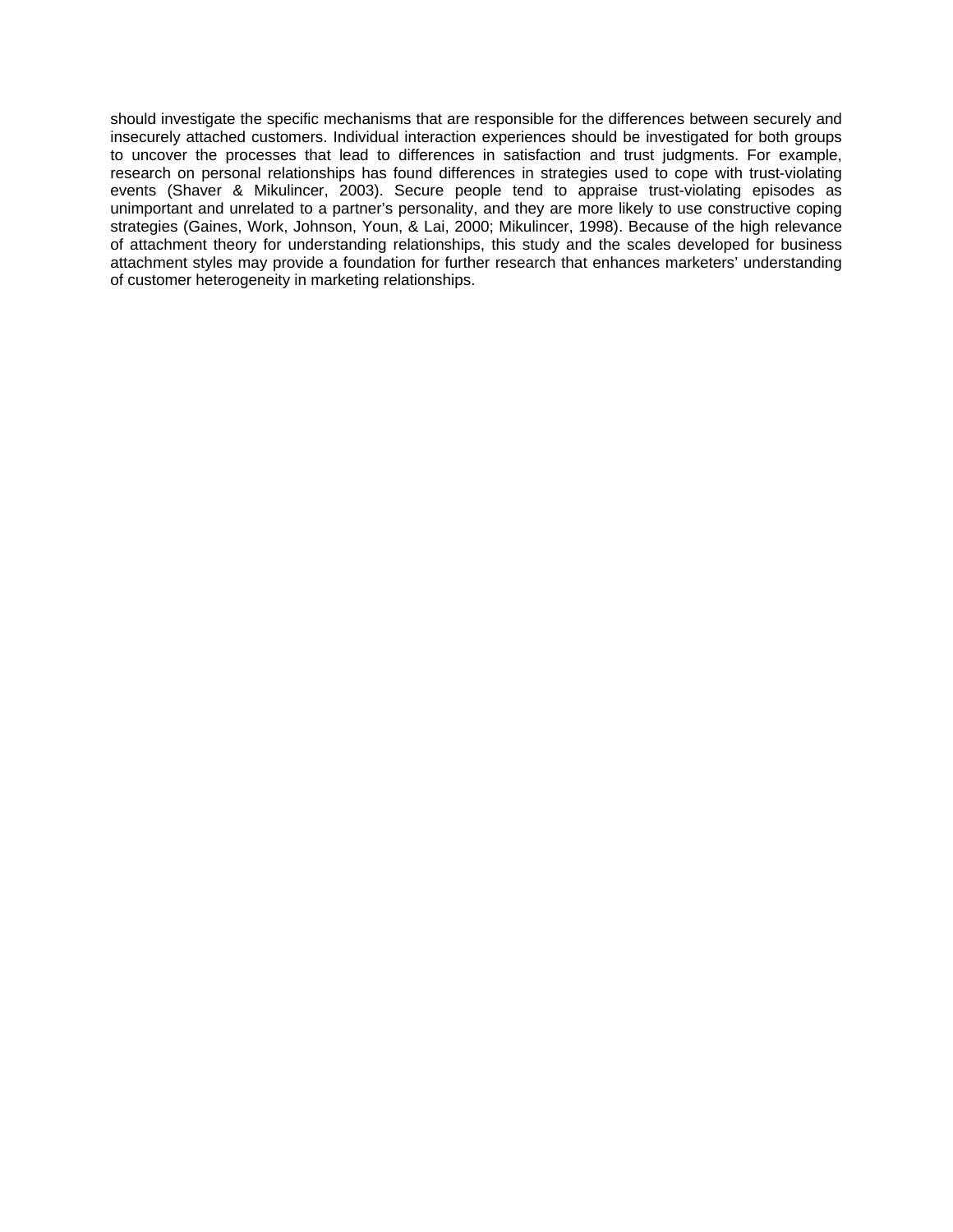#### **REFERENCES**

Ainsworth, M. D., Blehar, M. C., Waters, E., & Wall, S. (1978). Patterns of attachment: a psychological study of the strange situation. Hillsdale, NJ: Lawrence Erlbaum.

——— & Bowlby, J. (1991). An ethological approach to personality development. American Psychologist, 46 (April), 331-341.

Anderson, E., Chu, W., & Weitz, B. (1987). Industrial purchasing: an empirical exploration of the buyclass framework. Journal of Marketing, 51 (July), 71-86.

———, Fornell, C., & Lehmann, D. R. (1994). Customer satisfaction, productivity, and profitability: findings from Sweden. Journal of Marketing, 58 (July), 53-66.

Asendorpf, J. B., Banse, R., Wilpers, S., & Neyer, F. J. (1997). Beziehungsspezifische Bindungsskalen für Erwachsene und ihre Validierung durch Netzwerk- und Tagebuchverfahren. Diagnostica, 43, 289-313.

- & Wilpers, S. (2000). Attachment security and available support: closely linked relationship qualities. Journal of Social and Personal Relationships, 17 (1), 115-138.

Baldwin, M. W., Keelan, J. P. R., Fehr, B., Enns, V., & Koh-Rangarajoo, E. (1996). Social-cognitive conceptualization of attachment working models: availability and accessibility effects. Journal of Personality and Social Psychology, 71 (1), 94-109.

Barnes, J. G. (1997). Closeness, strength, and satisfaction: examining the nature of relationships between providers of financial services and their retail customers. Psychology & Marketing, 14 (8), 765-790.

Baron, R. M., & Kenny, D. A. (1986). The moderator-mediator variable distinction in social psychological research: conceptual, strategic, and statistical considerations. Journal of Personality and Social Psychology, 56 (6), 1173-1182.

Bendapudi, N., & Berry, L. L. (1997). Customers' motivations for maintaining relationships with service providers. Journal of Retailing, 73 (1), 15-37.

Berlin, L. J., & Cassidy, J. (1999). Relations among relationships: contribution from attachment theory and research. In J. Cassidy and P. R. Shaver (Eds.), Handbook of attachment: theory, research, and clinical applications (pp. 688-712). New York: Guilford.

Biong, H., Wathne, K., & Parvatiyar, A. (1997). Why do some companies not want to engage in partnering relationships? In H. G. Gemünden, T. Ritter, and A. Walter (Eds.), Relationships and Networks in International Markets (pp. 91-107). Amsterdam: Elsevier.

Bolton, R. N. (1998). A dynamic model of the duration of the customer's relationship with a continuous service provider: the role of satisfaction. Marketing Science, 17 (1), 45-65.

Bowlby, J. (1973). Attachment and loss: Vol. 2. Separation: anxiety, and anger. New York: Basic Books.

———. (1980). Attachment and loss: Vol. 3. Loss: sadness and depression*.* New York: Basic Books.

———. (1982). Attachment and loss: Vol. 1. Attachment. New York: Basic Books.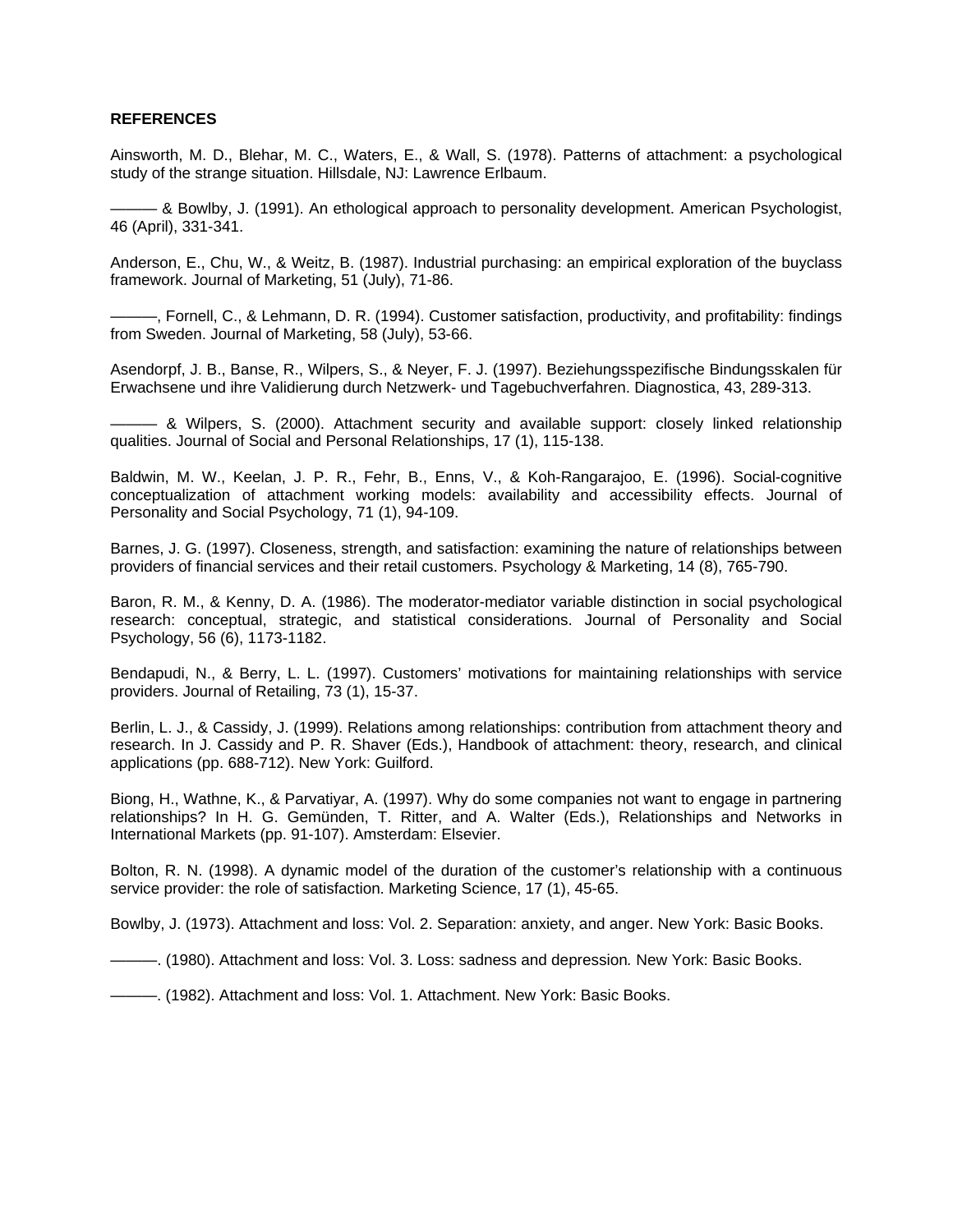Brennan, K. A., Clark, C. L. & Shaver, P. R. (1998). Self-report measurement of adult attachment: an integrative overview. In Jeffry A. Simpson and W. Steven Rholes (Eds.), Attachment Theory and Close Relationships (pp. 46-76). New York: Guilford.

Collins, N. L. & Read, S. J. (1990). Adult attachment, working models, and relationships quality in dating couples. Journal of Personality and Social Psychology, 58 (4), 644-663.

———, & ———. (1994). Cognitive representations of attachment: the structure and function of working models. In Kim Bartholomew and D. Perlman (Eds.), Advances in personal relationships (pp. 53-90). London: Jessica Kingsley.

Crittenden, P. M. (1990) Internal representational models of attachment relationships. Infant Mental Health Journal, 11 (3), 259-277.

Crowell, J. A., Fraley, R. C., & Shaver, P. R. (1999). Measures of individual differences in adolescent and adult attachment. In Jude Cassidy and Phillip R. Shaver (Eds.), Handbook of attachment: theory, research, and clinical applications (pp. 434-465). New York: Guilford.

De Wulf, K., Odekerken-Schröder G., & Iacobucci, D. (2001). Investments in consumer relationships: a cross-country and cross-industry exploration. Journal of Marketing, 65 (October), 33-50.

Dowling, G. R., & Uncles, M. (1997) Do customer loyalty programs really work? Sloan Management Review, 38 (4), 71-82.

Feeney, J. A. (1999). Adult romantic attachments and couple relationships. In Jude Cassidy and Philip R. Shaver (Eds.), Handbook of attachment: theory, research, and clinical applications (pp. 355-377). New York: Guilford.

——— & Noller, P. (1990). Attachment style as a predictor of adult romantic relationships. Journal of Personality and Social Psychology, 58 (2), 281-291.

———, & ———. (1991). Attachment style and verbal descriptions of romantic partners. Journal of Social and Personal Relationships, 8 (May), 187-215.

———, ———, & Callan, V. J. (1994). Attachment style, communication and satisfaction in the early years of marriage. Advances in Personal Relationships, 5, 269-308.

Fornell, C., Johnson, M. D., Anderson, E. W., Cha, J., & Bryant, B. E. (1996). The American customer satisfaction index: nature, purpose and findings. Journal of Marketing; 60 (October); 7-18.

Fournier, S. (1998). Consumers and their brands: developing relationship theory in consumer research. Journal of Consumer Research, 24 (4), 343-373.

Gaines, S. O., Work, Jr., C., Johnson, H., Youn, M. S. P., & Lai, K. (2000). Impact of attachment style and self-monitoring on individuals' responses to accommodative dilemmas across relationship types. Journal of Social and Personal Relationships, 17 (6), 767-789.

Geyskens, I., Steenkamp, J.–B. E. M., & Kumar, N. (1999). A meta-analysis of satisfaction in marketing channel relationships. Journal of Marketing Research, 36 (May), 223-238.

Hakansson, Hakan, (1982) ed.: International Marketing and Purchasing of Industrial Goods: An Interaction Approach, Wiley, Chichester, UK.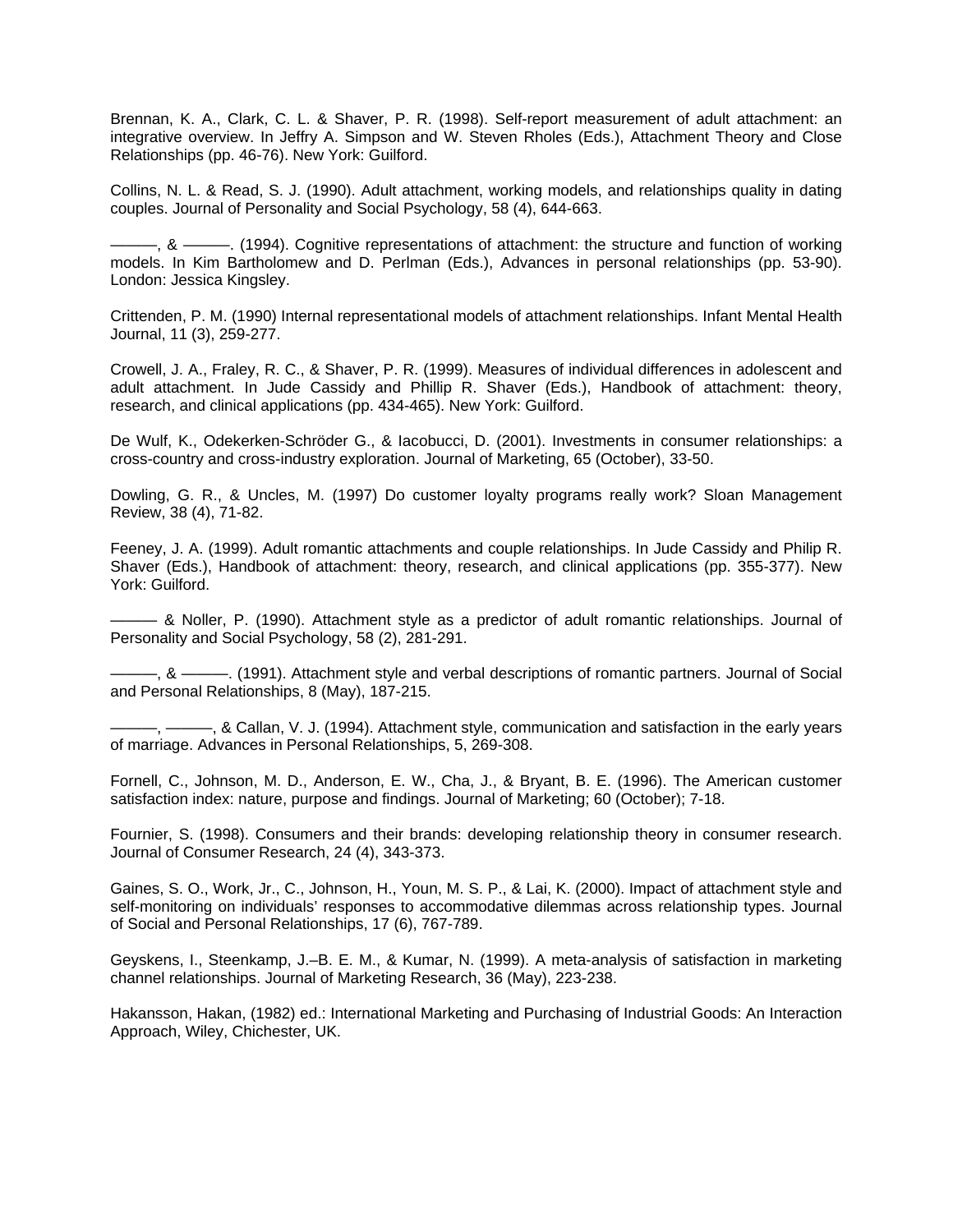Hazan, C., & Shaver, P. R. (1987). Romantic love conceptualized as an attachment process. Journal of Personality and Social Psychology, 52 (3), 511-524.

———, & ———. (1990). Love and work: an attachment-theoretical perspective. Journal of Personality and Social Psychology, 59 (2), 270-280.

Kamakura, W. A., Mittal, V., de Rosa, F., & Mazzon, J. A. (2002). Assessing the service-profit chain. Marketing Science, 21 (3), 294-317.

Kassarjian, H. H., & Sheffet, M. J. (1991). Personality and consumer behavior: an update. In T. S. Robertson and H. H. Kassarjian (Eds.), Handbook of consumer behavior (pp. 281-301). Englewood Cliffs, NJ: Prentice Hall.

Kirkpatrick, L. A., & Hazan, C. (1994). Attachment styles and close relationships: a four year prospective study. Personal Relationships, 1, 123-142.

Mikulincer, M. (1998). Attachment working models and the sense of trust: an exploration of interaction goals and affect regulation. Journal of Personality and Social Psychology, 74 (5), 1209-1224.

———, & Shaver, P. R. (2003). The attachment behavioral system in adulthood: activation, psychodynamics, and interpersonal processes. In Mark P. Zanna (Ed.), Advances in experimental social psychology (pp. 53-152). New York: Academic Press.

Mittal, V., & Kamakura, W. (2001). Satisfaction, repurchase intent and repurchase behavior: investigating the moderating effect of customer characteristics. Journal of Marketing Research, 38 (February), 131-142.

———, Kumar, P., & Tsiros, M. (1999). Attribute-level performance, satisfaction, and behavioral intentions over time: a consumption-system approach. Journal of Marketing, 63 (April), 88-101.

Morgan, R. M., & Hunt, S. (1994). The commitment–trust theory of relationship marketing. Journal of Marketing, 58 (July), 20-38.

Pierce, T., & Lydon, J. E. (2001). Global and specific relational models in the experience of social interactions. Journal of Personality and Social Psychology, 80 (4), 613-631.

Price, L. L., & Arnould, E. J. (1999). Commercial friendships: service provider–client relationships in context. Journal of Marketing, 63 (October), 38-56

Reichheld, F. (1996). The loyalty effect: the hidden force behind growth, profits and lasting value. Boston: Harvard Business School Press.

Reinartz, W. J., & Kumar, V. (2000). On the profitability of long-life customers in a noncontractual setting: an empirical investigation and implications for marketing. Journal of Marketing, 64 (October), 17-35.

Rindfleisch, A., & Moorman, C. (2001). The acquisition and utilization of information in new product alliances: a strength-of-ties perspective. Journal of Marketing, 65 (April), 1-18.

Sanford, K. (1997). Two dimensions of adult attachment: further validation. Journal of Social and Personal Relationships, 14 (1), 133-143.

Satorra, A., & Bentler, P. M. (1988). Scaling corrections for chi-square statistics in covariance structure analysis. Proceedings of the Business and Economics Statistics Section of the American Statistical Association (pp. 308-313).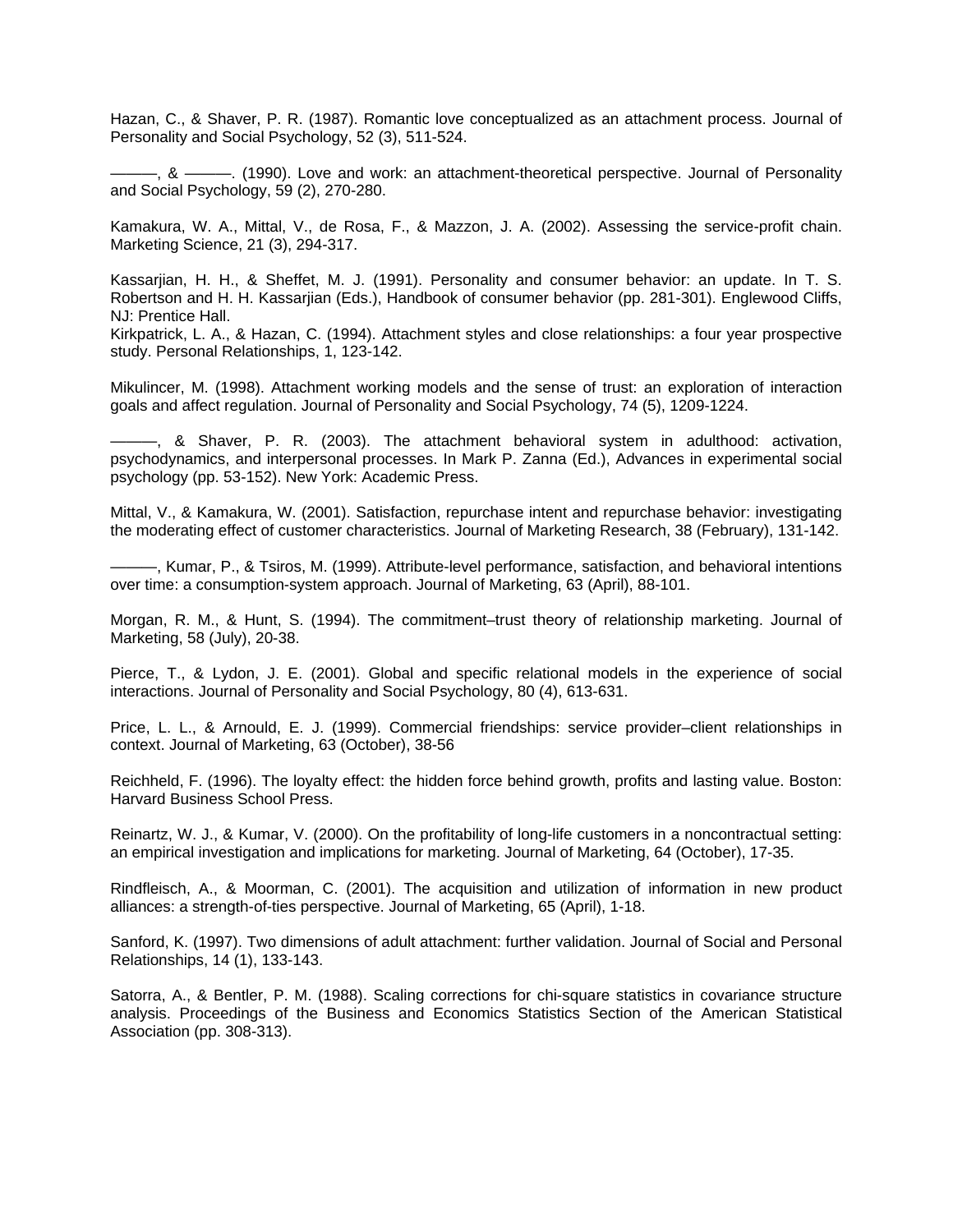Shaver, P. R., Collins, N., & Clark, C. L. 1996. Attachment styles and internal working models of self and relationship partners. In G. J. O. Fletcher and J. Fitness (Eds.), Knowledge structures in close relationships: a social psychological approach (pp. 25-61). Mahwah, NJ: Lawrence Erlbaum.

———, & Mikulincer, M. (2003). The psychodynamics of social judgments: an attachment theory perspective. In J. P. Forgas, K. D. Williams, and W. von Hippel (Eds.), Social judgments: implicit and explicit processes (pp. 85-114). Philadelphia: Psychology Press.

Sheth, J. N. (1973). A model of industrial buyer behavior. Journal of Marketing, 37 (October), 50-56.

Simpson, J. A. (1990). Influence of attachment styles on romantic relationships. Journal of Personality and Social Psychology, 59 (5), 971-980.

———, & Rholes, W. S. (1998). Attachment in adulthood. In J. A. Simpson and W. S. Rholes (Eds.), Attachment theory and close relationships (pp. 1-21). London: Guilford.

———, ———, & Nelligan, J. S. (1992). Support seeking and support giving within couples in an anxietyprovoking situation: the role of attachment styles. Journal of Personality and Social Psychology, 62 (3), 434-446.

Szymanski, D. M., & Henard, D. H. (2001). Customer satisfaction: a meta-analysis of the empirical evidence. Journal of the Academy of Marketing Science, 29 (1), 16-35.

Thomson, M., & Johnson, A. R. (2006). Marketplace and personal space: investigating the differential effects of attachment style across relationship contexts. Psychology & Marketing, forthcoming.

Trinke, S.–A. J., & Bartholomew K. (1997). Hierarchies of attachment relationships in young adulthood. Journal of Social and Personal Relationships, 14 (5), 603-625.

Witkowski, T. H., & Thibodeau, E. J. (1999). Personal bonding processes in international marketing relationships. Journal of Business Research, 46, 315-325.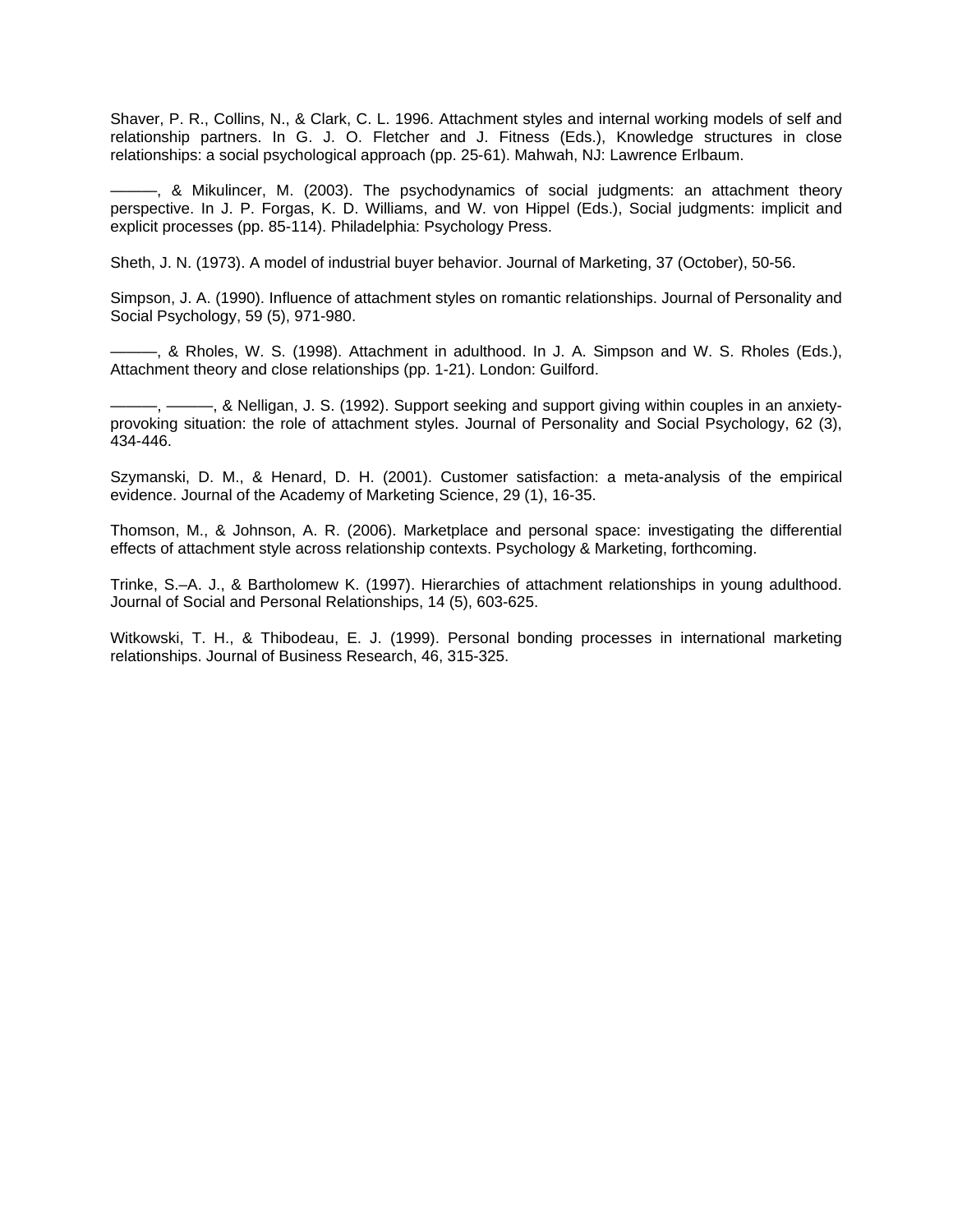FIGURE 1: Attachment-Style Impact on Relationship Constructs



FIGURE 2: Relationship Marketing Segmentation Based on Business Attachment

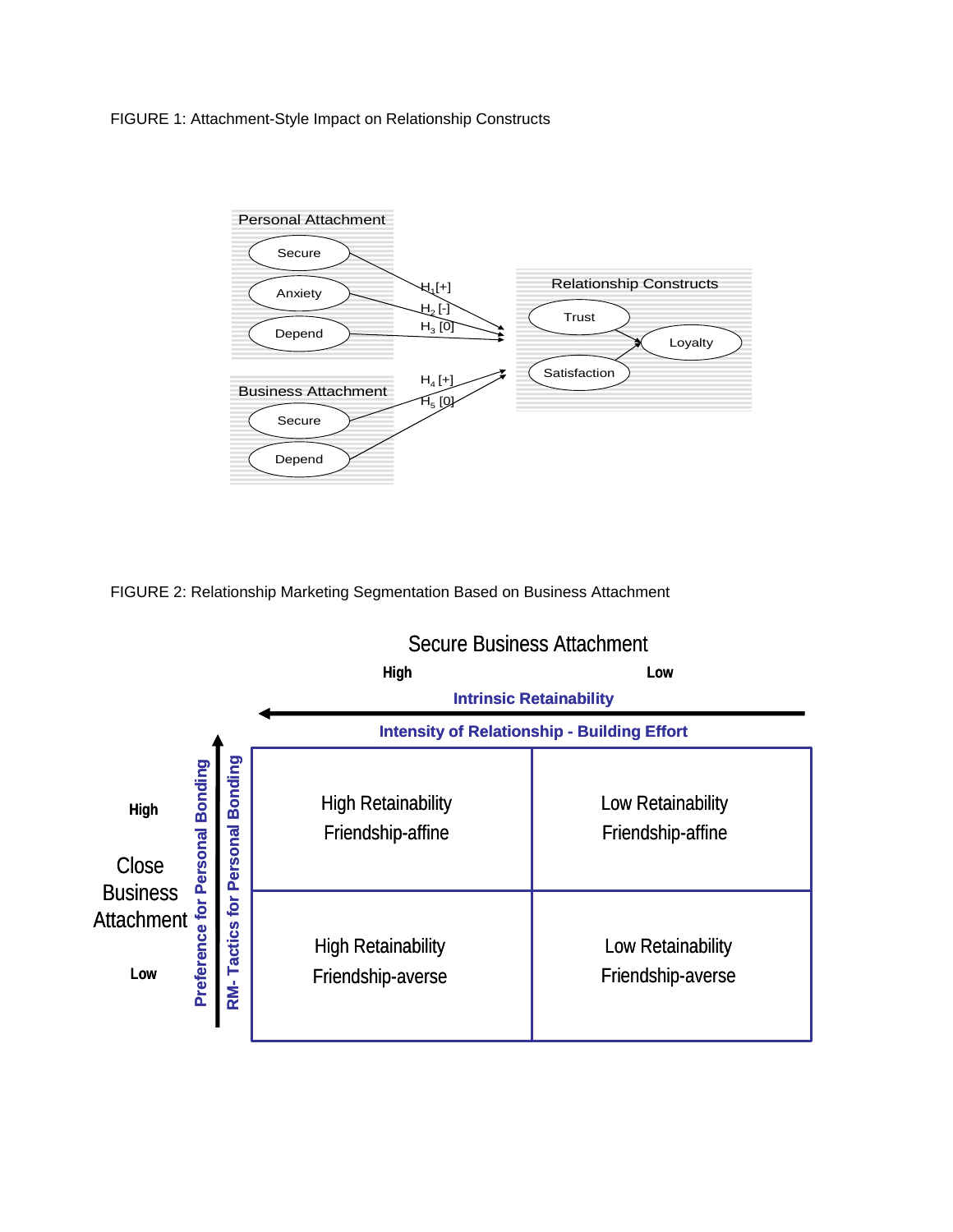# TABLE 1**:** Personal Attachment Styles and Business Relationship Constructs

| Personal<br>Attachment |                                          | Relationship Variables (Dependent) |                      |
|------------------------|------------------------------------------|------------------------------------|----------------------|
| (Independent)          | <b>Satisfaction Vehicles</b>             | Trust                              | Repurchase Intent    |
| <b>Secure</b>          | $\gamma_{11} = .43*$                     | $\gamma_{21} = .49*$               | $\gamma_{31} = .04$  |
| Anxiety                | $y_{12} = .30$                           | $\gamma_{22} = .32$                | $\gamma_{32} = -.02$ |
| Depend                 | $\gamma_{13} = .10$                      | $\gamma_{23} = .11$                | $\gamma_{33} = .14*$ |
| Satisfaction vehicles  | $\rightarrow$ Repurchase intent          |                                    | $\beta_{31} = .64*$  |
|                        | $\rightarrow$ Repurchase intent<br>Trust |                                    | $\beta_{32} = .10$   |

**Manufacturer**

**Dealer**

| Personal<br>Attachment         |                                         | Relationship Variables (Dependent)       |                       |                      |  |
|--------------------------------|-----------------------------------------|------------------------------------------|-----------------------|----------------------|--|
| (Independent)                  | <b>Satisfaction Sales</b><br>Experience | <b>Satisfaction Repair</b><br>Experience | Trust                 | Repurchase Intent    |  |
| Secure                         | $\gamma_{11} = .06$                     | $y_{21} = .33*$                          | $\gamma_{31} = .32^*$ | $\gamma_{41} = -.02$ |  |
| Anxiety                        | $\gamma_{12} = -.17$                    | $\gamma_{22} = .09$                      | $\gamma_{32} = .01$   | $\gamma_{42} = .09$  |  |
| Depend                         | $\gamma_{13} = .15$                     | $\gamma_{23} = -.08$                     | $\gamma_{33} = .01$   | $\gamma_{43} = .04$  |  |
| Satisfaction sales experience  |                                         | $\rightarrow$ Repurchase intent          |                       | $\beta_{41} = .10$   |  |
| Trust                          |                                         | $\rightarrow$ Repurchase intent          | $\beta_{43} = .60*$   |                      |  |
| Satisfaction repair experience |                                         | $\rightarrow$ Repurchase intent          |                       | $\beta_{42} = .00$   |  |

NOTE: Table includes standardized path coefficients.

 $**p* < 0.05$  (two tailed).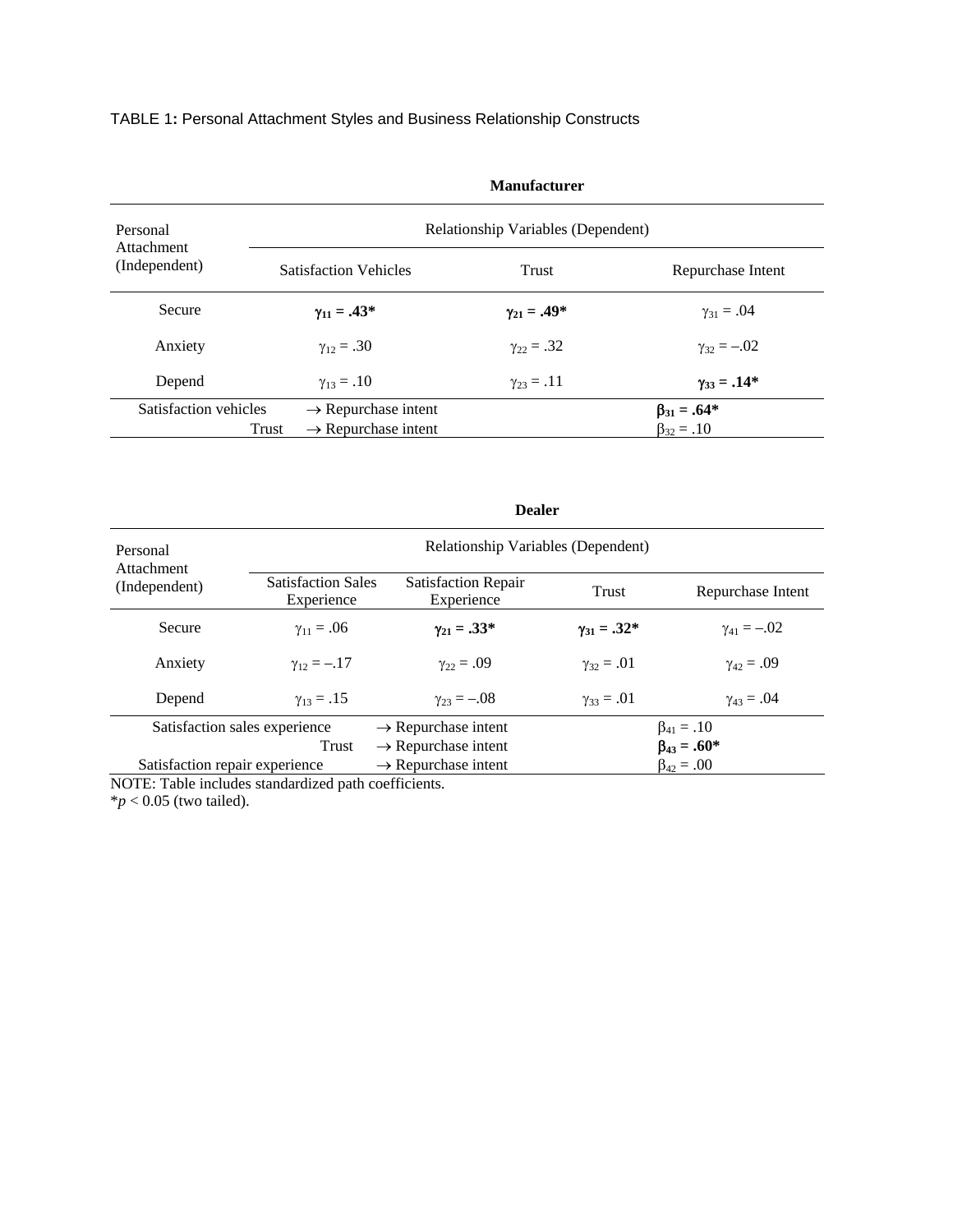# TABLE 2: Personal Attachment Styles and Business Relationship Constructs

| Personal<br>Attachment |                                          | Relationship Variables (Dependent) |                                              |
|------------------------|------------------------------------------|------------------------------------|----------------------------------------------|
| (Independent)          | <b>Satisfaction Vehicles</b>             | Trust                              | Repurchase Intent                            |
| Secure                 | $\gamma_{11} = .23^*$                    | $\gamma_{21} = .43*$               | $\gamma_{31} = -.03$                         |
| Close                  | $y_{21} = .02$                           | $\gamma_{22} = -.08$               | $y_{32} = .05$                               |
| Satisfaction vehicles  | $\rightarrow$ Repurchase intent          |                                    |                                              |
|                        | $\rightarrow$ Repurchase intent<br>Trust |                                    | $\beta_{31} = .60^*$<br>$\beta_{32} = .24^*$ |

**Manufacturer**

|                                |                                                                                     | <b>Dealer</b>                   |                       |                     |  |  |
|--------------------------------|-------------------------------------------------------------------------------------|---------------------------------|-----------------------|---------------------|--|--|
| Personal<br>Attachment         | Relationship Variables (Dependent)                                                  |                                 |                       |                     |  |  |
| (Independent)                  | <b>Satisfaction Sales</b><br><b>Satisfaction Repair</b><br>Experience<br>Experience |                                 | Trust                 | Repurchase Intent   |  |  |
| Secure                         | $\gamma_{11} = .25^*$                                                               | $\gamma_{21} = .29^*$           | $\gamma_{31} = .41^*$ | $\gamma_{41} = .01$ |  |  |
| Close                          | $y_{12} = -.03$                                                                     | $\gamma_{22} = .01$             | $\gamma_{32} = -.13*$ | $\gamma_{42} = .05$ |  |  |
|                                | Satisfaction sales experience                                                       | $\rightarrow$ Repurchase intent |                       | $\beta_{41} = .05$  |  |  |
|                                | Trust                                                                               | $\rightarrow$ Repurchase intent |                       | $\beta_{43} = .70*$ |  |  |
| Satisfaction repair experience |                                                                                     | $\rightarrow$ Repurchase intent |                       | $\beta_{42} = -.03$ |  |  |

NOTE: Table includes standardized path coefficients.  $**p* < 0.05$  (two tailed).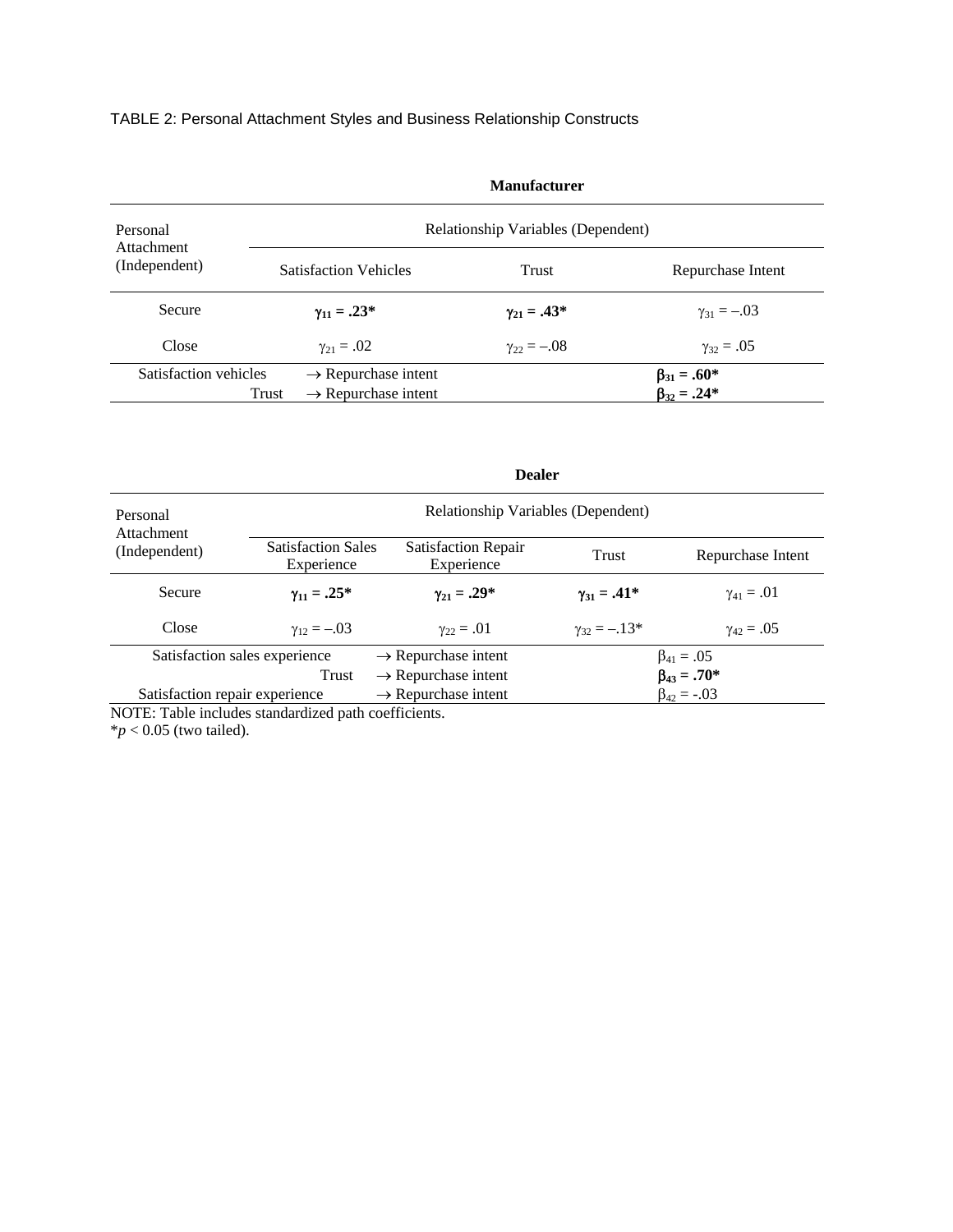### APPENDIX A: Constructs and Measures: Attachment Styles

| <b>Attachment Style in Business Relationships</b>                                              | Standard<br>Loading | M    | <b>SD</b> |
|------------------------------------------------------------------------------------------------|---------------------|------|-----------|
| <b>Secure</b>                                                                                  |                     |      |           |
| It is easy for me to rely on my business partner.                                              | .86                 | 3.58 | 1.09      |
| I have difficulties completely trusting my business partner. (recoded)                         | .42                 | 3.45 | 1.22      |
| I can rely on my business partner almost all the time.                                         | .65                 | 3.79 | 1.01      |
| I am uncomfortable if my business partners know a lot about me. (recoded)                      | Deleted             | 3.36 | 1.31      |
| <b>Close</b>                                                                                   |                     |      |           |
| In my business relationships, I also try to establish a personal relationship with my business | .74                 | 3.54 | 1.26      |
| partners.                                                                                      |                     |      |           |
| I find it pleasant to have a personal relationship with my business partners.                  | .79                 | 3.62 | 1.24      |
| I find it easy to also have a personal relationship with my business partners.                 | .75                 | 3.42 | 1.22      |
| It is important for me that I get along with my business partner on a personal level.          | Deleted             | 4.17 | 1.01      |
| <b>Depend</b>                                                                                  |                     |      |           |
| I have difficulties solving business problems without my business partner.                     | Deleted             | 4.01 | 1.15      |
| It is important for me to be as independent as possible from my business partner.              | Deleted             | 4.15 | 1.40      |
| I try not to let myself depend on others in business relations.                                | Deleted             | 4.30 | 1.04      |

|                                                               |                  | Standard |      |      |
|---------------------------------------------------------------|------------------|----------|------|------|
| <b>Attachment Style in Personal Relationships</b>             | Item Origin      | Loading  | M    | SD.  |
| <b>Anxiety</b>                                                |                  |          |      |      |
| I worry my partner will not want to stay with me.             | C, S             | .49      | 1.42 | 0.90 |
| I am afraid of not being accepted by my partner.              | $\mathbf{A}$     | .82      | 1.33 | 0.78 |
| I worry that my partner does not respect me as much           |                  | .47      | 1.60 | 1.18 |
| as I respect him/her.                                         |                  |          |      |      |
| I worry that my partner does not really love me.              | C, S             | Deleted  | 1.34 | 0.86 |
| <b>Secure</b>                                                 |                  |          |      |      |
| It is easy for me to rely on my partner.                      | $A$ (ad)         | .70      | 4.59 | 0.91 |
| I am at ease being emotionally close to my partner.           | A                | .79      | 4.68 | 0.71 |
| My partner should be there if problems occur.                 | $\mathsf{A}$     | .74      | 4.74 | 0.70 |
| I am comfortable relying on my partner.                       | $A, C$ (ad)      | .62      | 4.60 | 0.88 |
| I find it difficult to trust my partner completely. (recoded) | $A$ (ad), $C, S$ | Deleted  | 4.64 | 0.82 |
| I'm nervous when my partner gets too close me. (recoded)      | C, S             | Delete   | 4.53 | 1.00 |
| I find it easy to get close to my partner.                    | A, C, S          | .70      | 4.53 | 0.98 |
| <b>Depend</b>                                                 |                  |          |      |      |
| I find it difficult to depend on my partner.                  | $A$ (ad)         | .73      | 3.06 | 1.63 |
| I find it difficult to allow myself to depend on others.      | A, C, S          | .79      | 3.23 | 1.59 |
| It is important to me to be independent from my partner.      | A                | .72      | 3.29 | 1.54 |

SOURCE: Item origins: A = Asendorpf, Banse, Wilpers, and Neyer (1997); C = Collins and Read (1990); and S = Sanford (1997). (ad) = that the item was slightly rephrased.

NOTE: Items measured on 5-point scales, anchored by "definitively not" and "yes definitely." All factor loadings are significant at  $p < .01$ . Smallest *t*-value for personal attachment:  $t = 3.209$ ; for business attachment:  $t = 6.497$ .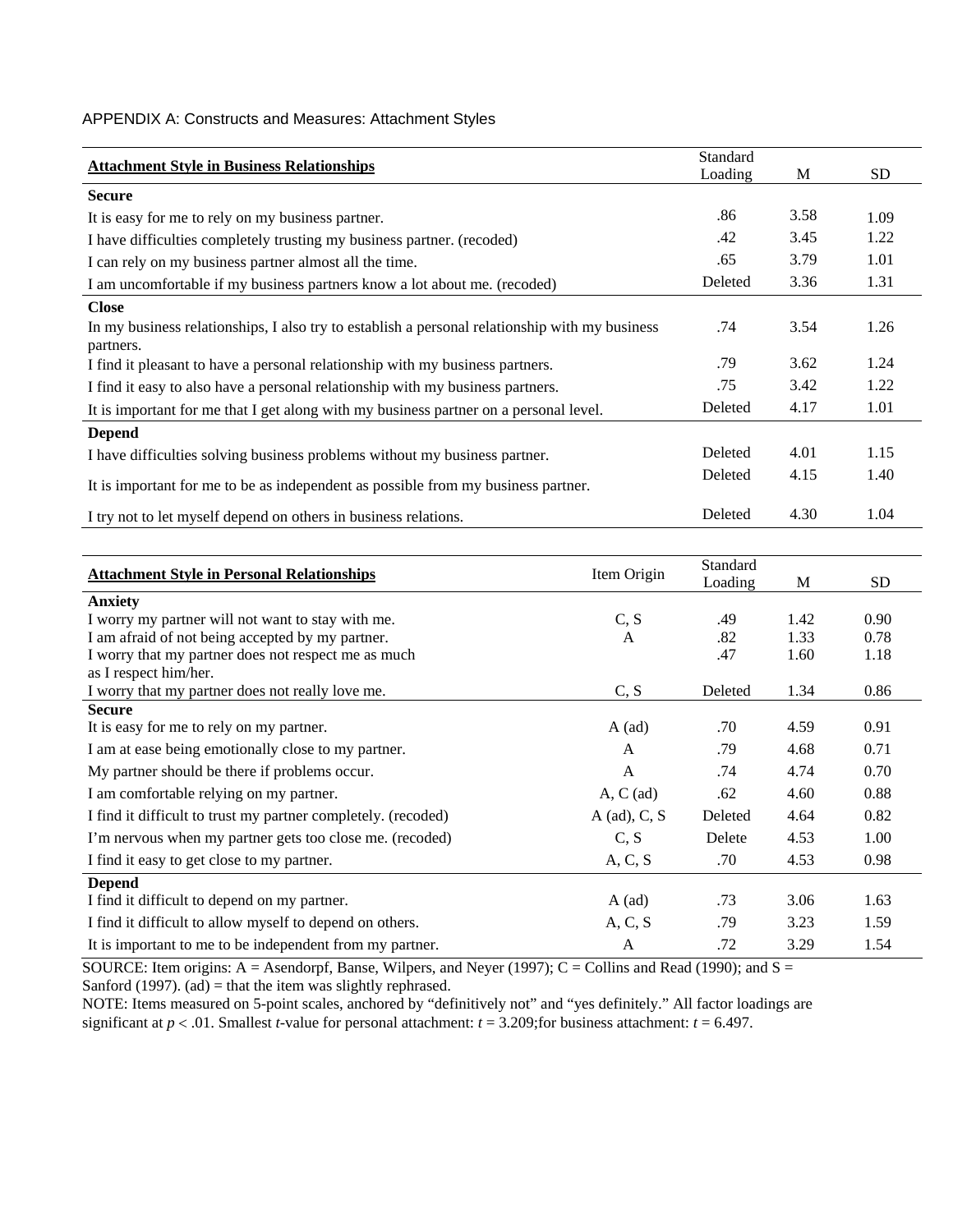# APPENDIX B: Constructs and Measures: Relationship Variables

| <b>Relationship Variables Manufacturer:</b>                                                                           | Standard |             |           |
|-----------------------------------------------------------------------------------------------------------------------|----------|-------------|-----------|
| (Values from the business attachment model, $N = 445$ )                                                               | Loading  | М           | <b>SD</b> |
| Repurchase intent <sup>a</sup>                                                                                        |          |             |           |
| At the next purchase of a fleet vehicle I will purchase a vehicle from X.                                             | .86      | 3.67        | 1.40      |
| If I have to replace one of my fleet vehicles, I would again choose a vehicle from X.                                 | .89      | 3.82        | 1.41      |
| I will remain loyal to manufacturer X and its vehicles in the future.                                                 | .88      | 3.90        | 1.26      |
| Satisfaction with vehicle <sup>b</sup>                                                                                |          |             |           |
| I think that with a vehicle from X I/my company has made the absolutely right choice.                                 | .93      | 4.13        | 1.11      |
| My expectations regarding the vehicles from X were completely fulfilled.                                              | .86      | 4.02        | 1.17      |
| <b>Trust</b> <sup>b</sup>                                                                                             |          |             |           |
| I am convinced that X will treat me fairly in the future.                                                             | .81      | 4.11        | 1.00      |
| I am convinced that in the future X will be in every respect a reliable business partner.                             | .87      | 4.18        | 1.05      |
| I believe that X will develop an effective and efficient business relationship with me in the                         | .80      | 3.97        | 1.05      |
| future.<br>I can completely rely on X.                                                                                | .81      | 4.02        | 1.15      |
|                                                                                                                       |          |             |           |
| <b>Relationship Variables Dealer:</b>                                                                                 | Standard |             |           |
| (Values from the business attachment model, $N = 337$ )                                                               | Loading  | $\mathbf M$ | <b>SD</b> |
| Repurchase intent <sup>a</sup>                                                                                        |          |             |           |
| If my next fleet vehicle is from manufacturer $X$ , I will again purchase it at my current                            | .91      | 3.98        | 1.38      |
| dealership.                                                                                                           |          |             |           |
| I will remain loyal to my dealership in the future.                                                                   | .91      | 3.92        | 1.39      |
| Trust <sup>b</sup>                                                                                                    |          |             |           |
| The dealer will do everything to satisfy me as a customer.                                                            | .87      | 4.14        | 1.14      |
| My dealer will always treat me fairly.                                                                                | .89      | 4.03        | 1.24      |
| Satisfaction with sales experience <sup>c</sup>                                                                       |          |             |           |
| How satisfied have you been with the advice of your dealer?                                                           | .87      | 4.79        | 1.21      |
| How satisfied have you been with the professional competence of your dealer?                                          |          |             |           |
|                                                                                                                       | .95      | 4.85        | 1.18      |
| How satisfied have you been with the friendliness and helpfulness of your dealer?                                     | .84      | 5.02        | 1.19      |
| Satisfaction with repair experience <sup>c</sup>                                                                      |          |             |           |
| How satisfied have you been with the quality of the garage work?                                                      | .87      | 4.46        | 1.39      |
| How satisfied have you been with the explanations about emerging defects and necessary                                | .90      | 4.36        | 1.41      |
| repairs from the garage personnel?<br>How satisfied have you been with the handling of repairs through the garage or, |          |             |           |
| respectively, the dealer?                                                                                             | .90      | 4.49        | 1.40      |
| How satisfied have you been with the professional competence of the garage personnel?                                 | .86      | 4.69        | 1.26      |

arrow measured on 5-point scales, anchored by "very likely" and "very unlikely."<br>between measured on 5-point scales, anchored by "definitively not" and "yes definitely."<br>"Items measured on 6-point scales, anchored by "tota